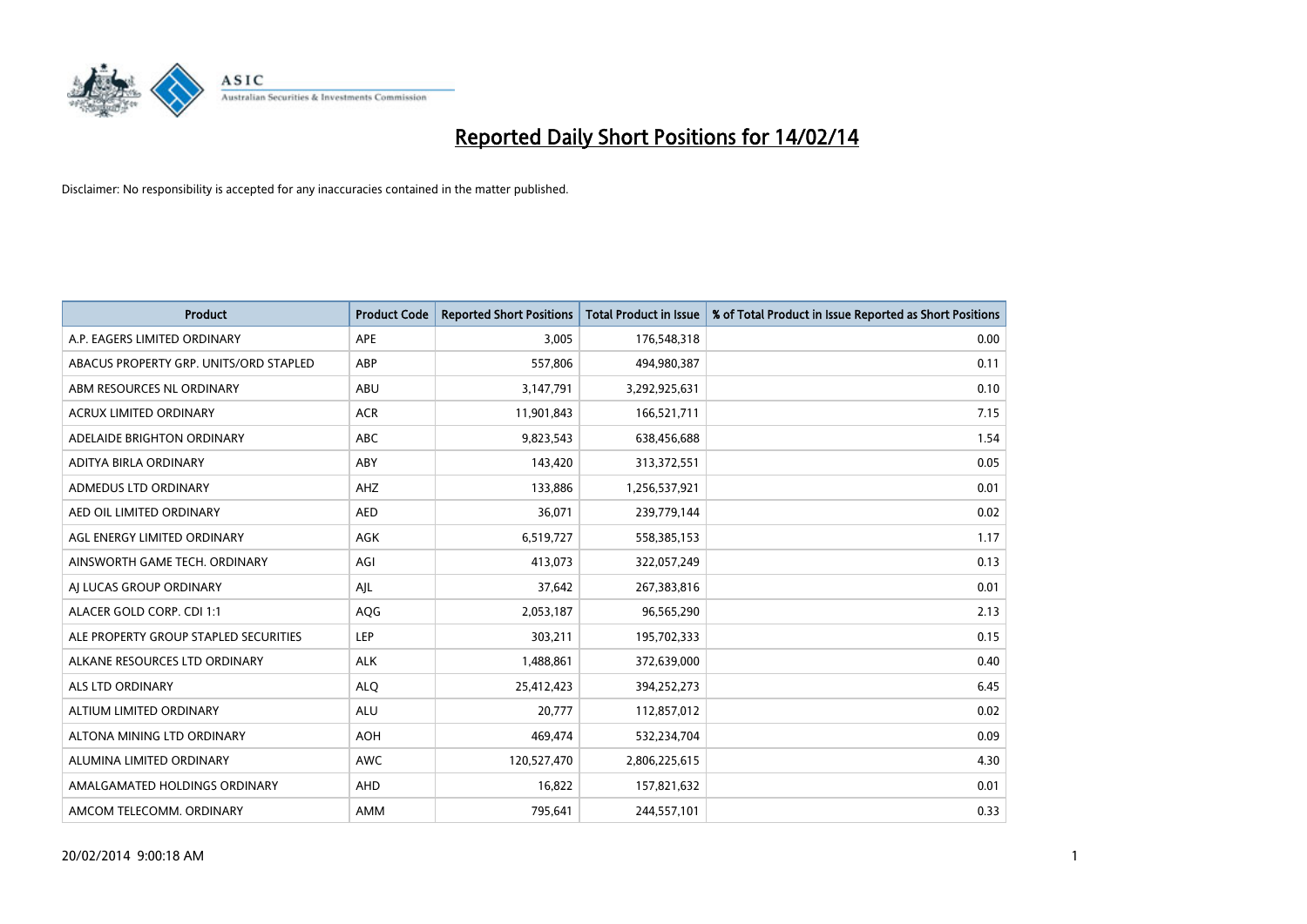

| <b>Product</b>                            | <b>Product Code</b> | <b>Reported Short Positions</b> | <b>Total Product in Issue</b> | % of Total Product in Issue Reported as Short Positions |
|-------------------------------------------|---------------------|---------------------------------|-------------------------------|---------------------------------------------------------|
| AMCOR LIMITED ORDINARY                    | AMC                 | 7,679,539                       | 1,206,684,923                 | 0.64                                                    |
| AMP LIMITED ORDINARY                      | AMP                 | 30,784,858                      | 2,957,737,964                 | 1.04                                                    |
| ANSELL LIMITED ORDINARY                   | <b>ANN</b>          | 2,765,389                       | 152,762,142                   | 1.81                                                    |
| ANTARES ENERGY LTD ORDINARY               | <b>AZZ</b>          | 750,705                         | 255,000,000                   | 0.29                                                    |
| ANZ BANKING GRP LTD ORDINARY              | ANZ                 | 5,924,014                       | 2,744,102,108                 | 0.22                                                    |
| APA GROUP STAPLED SECURITIES              | <b>APA</b>          | 19,892,450                      | 835,750,807                   | 2.38                                                    |
| APN NEWS & MEDIA ORDINARY                 | <b>APN</b>          | 16,230,809                      | 661,526,586                   | 2.45                                                    |
| AQUARIUS PLATINUM. ORDINARY               | <b>AOP</b>          | 7,141,645                       | 487,782,536                   | 1.46                                                    |
| AQUILA RESOURCES ORDINARY                 | <b>AQA</b>          | 11,578,090                      | 411,804,442                   | 2.81                                                    |
| ARAFURA RESOURCE LTD ORDINARY             | ARU                 | 46,367                          | 441,270,644                   | 0.01                                                    |
| ARB CORPORATION ORDINARY                  | ARP                 | 1,655,293                       | 72,481,302                    | 2.28                                                    |
| ARDENT LEISURE GROUP STAPLED SECURITIES   | AAD                 | 2,362,690                       | 405,055,708                   | 0.58                                                    |
| ARENA REIT. ORDINARY UNITS                | ARF                 | 24,091                          | 211,495,653                   | 0.01                                                    |
| ARISTOCRAT LEISURE ORDINARY               | ALL                 | 8,067,225                       | 551,418,047                   | 1.46                                                    |
| ARRIUM LTD ORDINARY                       | ARI                 | 25,207,693                      | 1,361,469,008                 | 1.85                                                    |
| ASCIANO LIMITED ORDINARY                  | <b>AIO</b>          | 6,584,189                       | 975,385,664                   | 0.68                                                    |
| ASG GROUP LIMITED ORDINARY                | ASZ                 | 740,260                         | 206,720,839                   | 0.36                                                    |
| ASPEN GROUP ORD/UNITS STAPLED             | <b>APZ</b>          | 62,813                          | 119,946,366                   | 0.05                                                    |
| ASTRO JAP PROP GROUP STAPLED US PROHIBIT. | AJA                 | 13,447                          | 67,211,752                    | 0.02                                                    |
| ASX LIMITED ORDINARY                      | ASX                 | 2,986,380                       | 193,595,162                   | 1.54                                                    |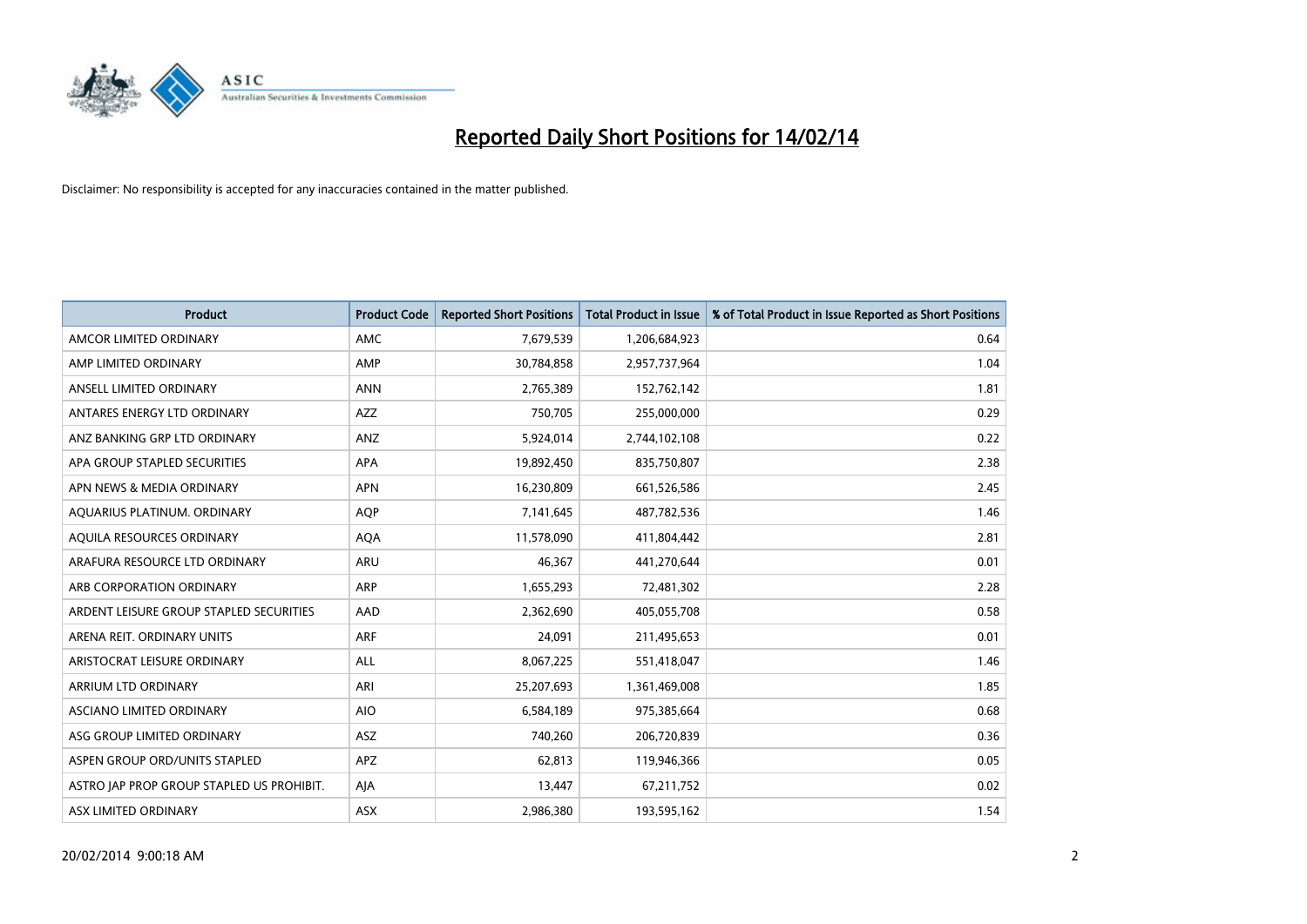

| <b>Product</b>                       | <b>Product Code</b> | <b>Reported Short Positions</b> | <b>Total Product in Issue</b> | % of Total Product in Issue Reported as Short Positions |
|--------------------------------------|---------------------|---------------------------------|-------------------------------|---------------------------------------------------------|
| ATLAS IRON LIMITED ORDINARY          | <b>AGO</b>          | 71,800,222                      | 915,496,158                   | 7.84                                                    |
| AUCKLAND INTERNATION ORDINARY        | AIA                 | 747                             | 1,322,564,489                 | 0.00                                                    |
| AURIZON HOLDINGS LTD ORDINARY        | AZJ                 | 17,239,963                      | 2,137,284,503                 | 0.81                                                    |
| <b>AURORA OIL &amp; GAS ORDINARY</b> | <b>AUT</b>          | 3,941,980                       | 448,785,778                   | 0.88                                                    |
| AUSDRILL LIMITED ORDINARY            | ASL                 | 22,951,268                      | 312,277,224                   | 7.35                                                    |
| AUSENCO LIMITED ORDINARY             | AAX                 | 1,553,557                       | 168,449,799                   | 0.92                                                    |
| <b>AUSTAL LIMITED ORDINARY</b>       | ASB                 | 450,725                         | 346, 379, 377                 | 0.13                                                    |
| AUSTBROKERS HOLDINGS ORDINARY        | <b>AUB</b>          | 1,592                           | 59,642,171                    | 0.00                                                    |
| AUSTIN ENGINEERING ORDINARY          | ANG                 | 586,394                         | 82,539,403                    | 0.71                                                    |
| AUSTRALAND PROPERTY STAPLED SECURITY | <b>ALZ</b>          | 863,762                         | 578,324,670                   | 0.15                                                    |
| AUSTRALIAN AGRICULT. ORDINARY        | AAC                 | 3,975,509                       | 532,294,404                   | 0.75                                                    |
| AUSTRALIAN FOUNDAT, ORDINARY         | AFI                 | 1,160                           | 1,042,757,713                 | 0.00                                                    |
| AUSTRALIAN INFR LTD ORDINARY         | <b>AIX</b>          | 23,608                          | 620,733,944                   | 0.00                                                    |
| AUSTRALIAN PHARM, ORDINARY           | API                 | 10,138,526                      | 488,115,883                   | 2.08                                                    |
| AUTOMOTIVE HOLDINGS ORDINARY         | <b>AHE</b>          | 603,038                         | 260,579,682                   | 0.23                                                    |
| AVEO GROUP STAPLED SECURITIES        | <b>AOG</b>          | 10,643,090                      | 500,111,460                   | 2.13                                                    |
| AWE LIMITED ORDINARY                 | AWE                 | 1,078,998                       | 522,696,385                   | 0.21                                                    |
| <b>AZONTO PET LTD ORDINARY</b>       | <b>APY</b>          | 1                               | 1,158,625,100                 | 0.00                                                    |
| <b>BANDANNA ENERGY ORDINARY</b>      | <b>BND</b>          | 22,122,717                      | 528,481,199                   | 4.19                                                    |
| BANK OF QUEENSLAND. ORDINARY         | <b>BOQ</b>          | 3,405,128                       | 322,566,581                   | 1.06                                                    |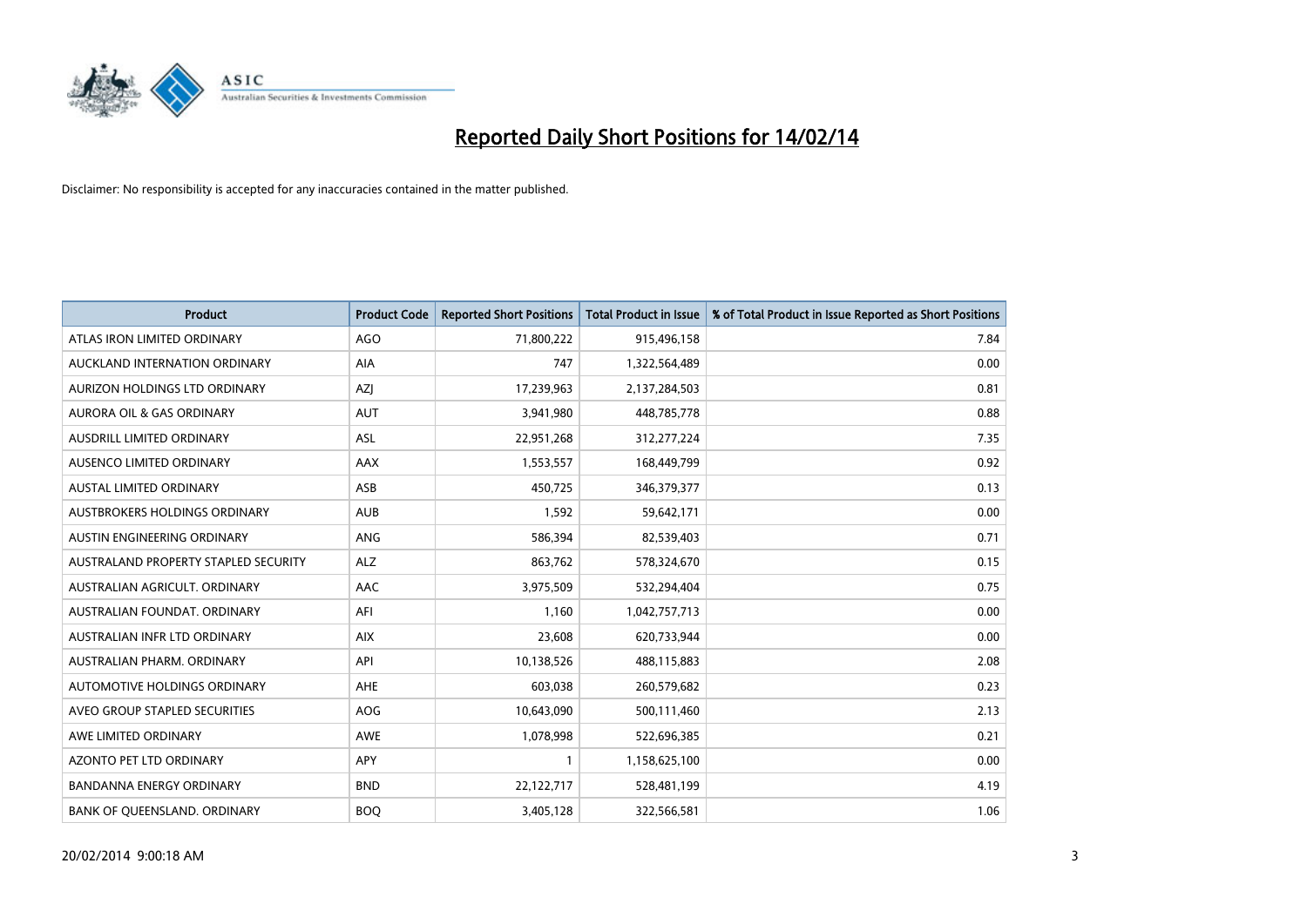

| <b>Product</b>                                | <b>Product Code</b> | <b>Reported Short Positions</b> | <b>Total Product in Issue</b> | % of Total Product in Issue Reported as Short Positions |
|-----------------------------------------------|---------------------|---------------------------------|-------------------------------|---------------------------------------------------------|
| <b>BANNERMAN RESOURCES ORDINARY</b>           | <b>BMN</b>          | 510,696                         | 322,885,298                   | 0.16                                                    |
| <b>BASE RES LIMITED ORDINARY</b>              | <b>BSE</b>          | 6,761,443                       | 561,840,029                   | 1.20                                                    |
| BATHURST RES LTD. ORDINARY                    | <b>BRL</b>          | 15,490,427                      | 821,457,725                   | 1.89                                                    |
| <b>BC IRON LIMITED ORDINARY</b>               | <b>BCI</b>          | 323,631                         | 123,928,630                   | 0.26                                                    |
| BEACH ENERGY LIMITED ORDINARY                 | <b>BPT</b>          | 17,470,967                      | 1,278,348,742                 | 1.37                                                    |
| BEADELL RESOURCE LTD ORDINARY                 | <b>BDR</b>          | 31,289,413                      | 790,777,280                   | 3.96                                                    |
| <b>BEGA CHEESE LTD ORDINARY</b>               | <b>BGA</b>          | 233,058                         | 152,245,802                   | 0.15                                                    |
| BENDIGO AND ADELAIDE ORDINARY                 | <b>BEN</b>          | 12,172,368                      | 410,010,013                   | 2.97                                                    |
| BENTHAM IMF LTD ORDINARY                      | <b>IMF</b>          | 3,582,941                       | 164,380,143                   | 2.18                                                    |
| BERKELEY RESOURCES ORDINARY                   | <b>BKY</b>          | 31,344                          | 180,361,323                   | 0.02                                                    |
| BETASHARES ASX RES ETF UNITS                  | <b>ORE</b>          | 517,432                         | 3,020,814                     | 17.13                                                   |
| BHP BILLITON LIMITED ORDINARY                 | <b>BHP</b>          | 7,486,867                       | 3,211,691,105                 | 0.23                                                    |
| <b>BILLABONG ORDINARY</b>                     | <b>BBG</b>          | 10,310,504                      | 809,998,300                   | 1.27                                                    |
| <b>BLACKMORES LIMITED ORDINARY</b>            | <b>BKL</b>          | 12,056                          | 17,046,032                    | 0.07                                                    |
| <b>BLACKTHORN RESOURCES ORD US PROHIBITED</b> | <b>BTR</b>          | 592,971                         | 164,285,950                   | 0.36                                                    |
| BLUESCOPE STEEL LTD ORDINARY                  | <b>BSL</b>          | 4,526,002                       | 558,733,728                   | 0.81                                                    |
| <b>BOART LONGYEAR ORDINARY</b>                | <b>BLY</b>          | 34,225,730                      | 461,163,412                   | 7.42                                                    |
| <b>BOOM LOGISTICS ORDINARY</b>                | <b>BOL</b>          | 99,999                          | 474,868,764                   | 0.02                                                    |
| <b>BORAL LIMITED, ORDINARY</b>                | <b>BLD</b>          | 36,186,652                      | 778,739,826                   | 4.65                                                    |
| <b>BRADKEN LIMITED ORDINARY</b>               | <b>BKN</b>          | 19,231,183                      | 169,240,662                   | 11.36                                                   |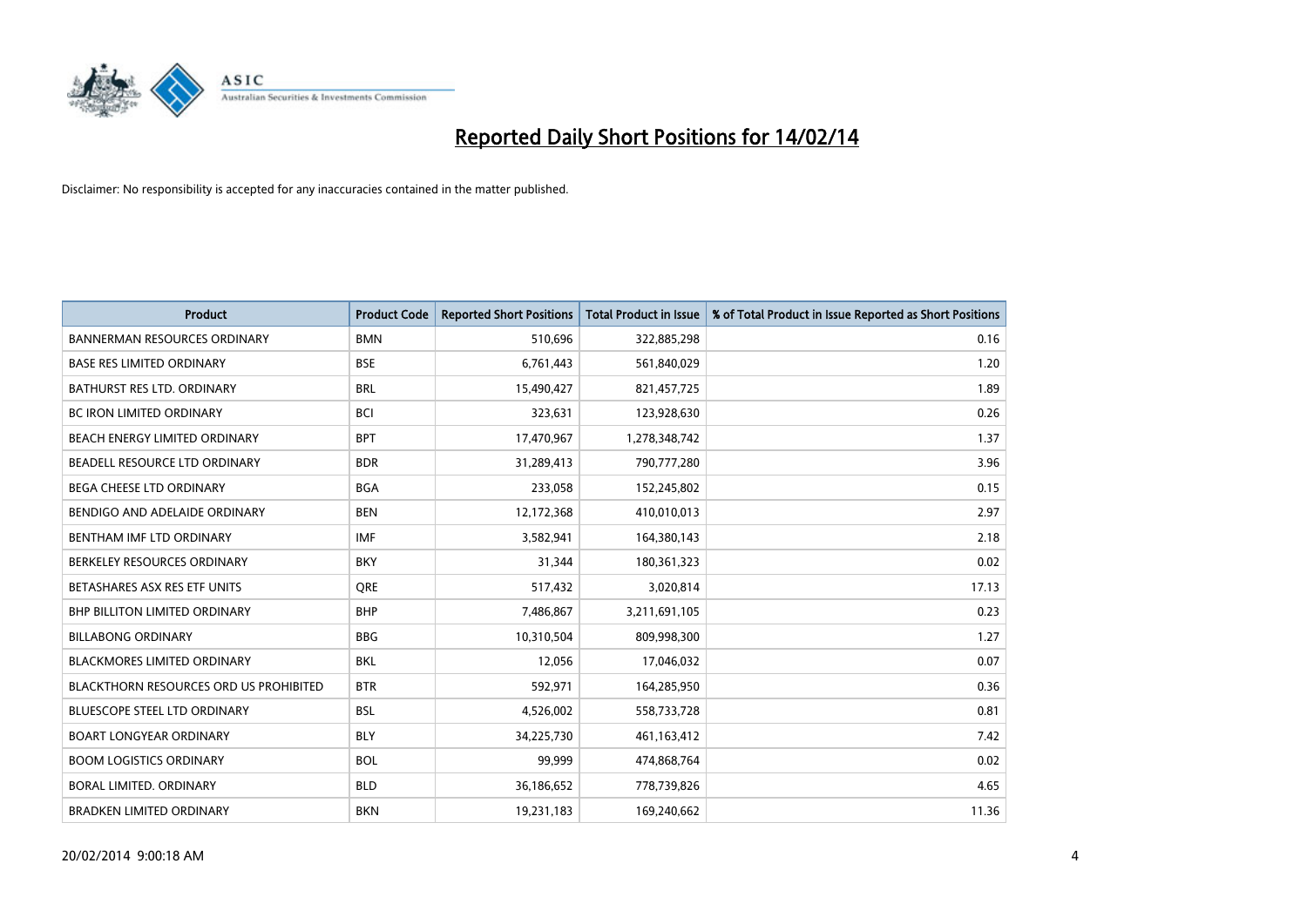

| <b>Product</b>                          | <b>Product Code</b> | <b>Reported Short Positions</b> | Total Product in Issue | % of Total Product in Issue Reported as Short Positions |
|-----------------------------------------|---------------------|---------------------------------|------------------------|---------------------------------------------------------|
| <b>BRAMBLES LIMITED ORDINARY</b>        | <b>BXB</b>          | 1,035,618                       | 1,561,912,409          | 0.07                                                    |
| BREVILLE GROUP LTD ORDINARY             | <b>BRG</b>          | 1,902,942                       | 130,095,322            | 1.46                                                    |
| <b>BRICKWORKS LIMITED ORDINARY</b>      | <b>BKW</b>          | 51,244                          | 148,038,996            | 0.03                                                    |
| BT INVESTMENT MNGMNT ORDINARY           | <b>BTT</b>          | 127,460                         | 282,727,073            | 0.05                                                    |
| <b>BURU ENERGY ORDINARY</b>             | <b>BRU</b>          | 14,622,692                      | 298,505,530            | 4.90                                                    |
| <b>BWP TRUST ORDINARY UNITS</b>         | <b>BWP</b>          | 3,466,816                       | 627,165,919            | 0.55                                                    |
| CABCHARGE AUSTRALIA ORDINARY            | CAB                 | 11,400,773                      | 120,430,683            | 9.47                                                    |
| CALTEX AUSTRALIA ORDINARY               | <b>CTX</b>          | 1,617,328                       | 270,000,000            | 0.60                                                    |
| CAPE LAMBERT RES LTD ORDINARY           | <b>CFE</b>          | 19,764                          | 667,938,887            | 0.00                                                    |
| <b>CARDNO LIMITED ORDINARY</b>          | CDD                 | 6,422,260                       | 146,779,250            | 4.38                                                    |
| <b>CARINDALE PROPERTY UNIT</b>          | <b>CDP</b>          | 495                             | 70,000,000             | 0.00                                                    |
| CARNARVON PETROLEUM ORDINARY            | <b>CVN</b>          | 12,220                          | 986,565,952            | 0.00                                                    |
| CARSALES.COM LTD ORDINARY               | <b>CRZ</b>          | 6,824,891                       | 237,773,965            | 2.87                                                    |
| <b>CASH CONVERTERS ORDINARY</b>         | CCV                 | 7,828,924                       | 426,302,767            | 1.84                                                    |
| CEDAR WOODS PROP. ORDINARY              | <b>CWP</b>          | 51,401                          | 73,732,683             | 0.07                                                    |
| CENTRAL PETROLEUM ORDINARY              | <b>CTP</b>          | 363,954                         | 309,219,473            | 0.12                                                    |
| <b>CERAMIC FUEL CELLS ORDINARY</b>      | <b>CFU</b>          | 390                             | 1,751,724,324          | 0.00                                                    |
| CFS RETAIL TRUST GRP STAPLED SECURITIES | <b>CFX</b>          | 34,670,005                      | 3,018,050,810          | 1.15                                                    |
| CHALLENGER DIV.PRO. STAPLED UNITS       | <b>CDI</b>          | 52,942                          | 214,101,013            | 0.02                                                    |
| <b>CHALLENGER LIMITED ORDINARY</b>      | <b>CGF</b>          | 1,111,334                       | 530,862,585            | 0.21                                                    |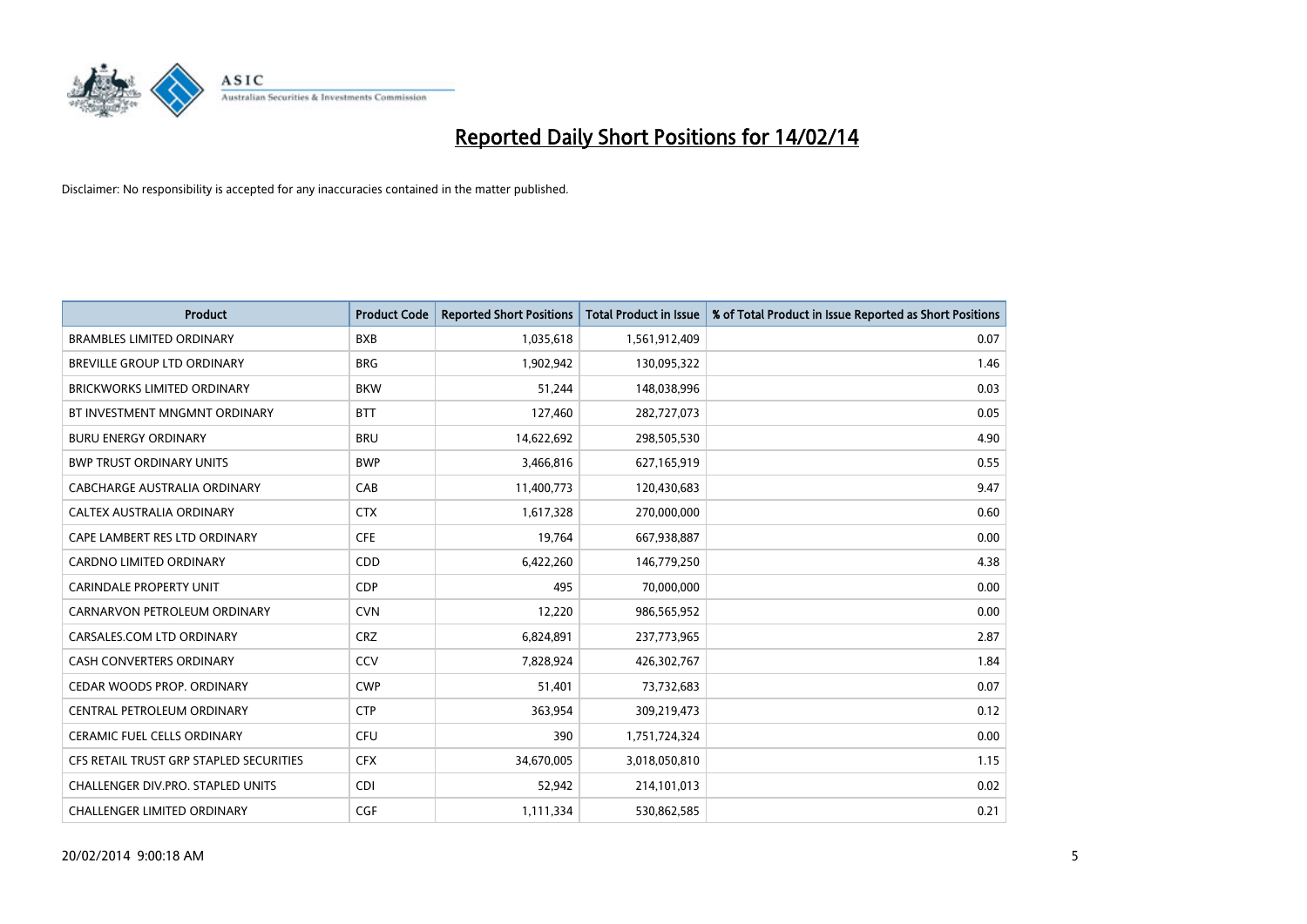

| <b>Product</b>                          | <b>Product Code</b> | <b>Reported Short Positions</b> | <b>Total Product in Issue</b> | % of Total Product in Issue Reported as Short Positions |
|-----------------------------------------|---------------------|---------------------------------|-------------------------------|---------------------------------------------------------|
| CHARTER HALL GROUP STAPLED US PROHIBIT. | <b>CHC</b>          | 626,503                         | 309,358,198                   | 0.20                                                    |
| <b>CHARTER HALL RETAIL UNITS</b>        | <b>COR</b>          | 7,412,680                       | 362,896,512                   | 2.04                                                    |
| <b>CHORUS LIMITED ORDINARY</b>          | <b>CNU</b>          | 243,085                         | 396,369,767                   | 0.06                                                    |
| CITIGOLD CORP LTD ORDINARY              | <b>CTO</b>          | 153,427                         | 1,495,764,906                 | 0.01                                                    |
| CLINUVEL PHARMACEUT, ORDINARY           | <b>CUV</b>          | 600                             | 38,217,038                    | 0.00                                                    |
| COAL OF AFRICA LTD ORDINARY             | <b>CZA</b>          | 426                             | 1,048,368,613                 | 0.00                                                    |
| <b>COALSPUR MINES LTD ORDINARY</b>      | <b>CPL</b>          | 7,160,511                       | 641,394,435                   | 1.12                                                    |
| <b>COBAR CONSOLIDATED ORDINARY</b>      | CCU                 | 100,000                         | 329,715,353                   | 0.03                                                    |
| COCA-COLA AMATIL ORDINARY               | <b>CCL</b>          | 11,574,020                      | 763,590,249                   | 1.52                                                    |
| <b>COCHLEAR LIMITED ORDINARY</b>        | <b>COH</b>          | 8,019,507                       | 57,062,020                    | 14.05                                                   |
| <b>COCKATOO COAL ORDINARY</b>           | <b>COK</b>          | 167,987                         | 4,514,548,852                 | 0.00                                                    |
| <b>CODAN LIMITED ORDINARY</b>           | <b>CDA</b>          | 343,690                         | 176,969,924                   | 0.19                                                    |
| <b>COFFEY INTERNATIONAL ORDINARY</b>    | <b>COF</b>          | 18,921                          | 255,833,165                   | 0.01                                                    |
| <b>COKAL LTD ORDINARY</b>               | <b>CKA</b>          | 13,650                          | 471,103,926                   | 0.00                                                    |
| <b>COLLECTION HOUSE ORDINARY</b>        | <b>CLH</b>          | 1,625,178                       | 128,969,148                   | 1.26                                                    |
| COMMONWEALTH BANK, ORDINARY             | <b>CBA</b>          | 12,465,286                      | 1,611,928,836                 | 0.77                                                    |
| COMMONWEALTH PROP ORDINARY UNITS        | <b>CPA</b>          | 11,802,985                      | 2,347,003,413                 | 0.50                                                    |
| <b>COMPASS RESOURCES ORDINARY</b>       | <b>CMR</b>          | 7,472                           | 1,403,744,100                 | 0.00                                                    |
| <b>COMPUTERSHARE LTD ORDINARY</b>       | <b>CPU</b>          | 9,014,377                       | 556,203,079                   | 1.62                                                    |
| COOPER ENERGY LTD ORDINARY              | <b>COE</b>          | 5,968                           | 329,235,509                   | 0.00                                                    |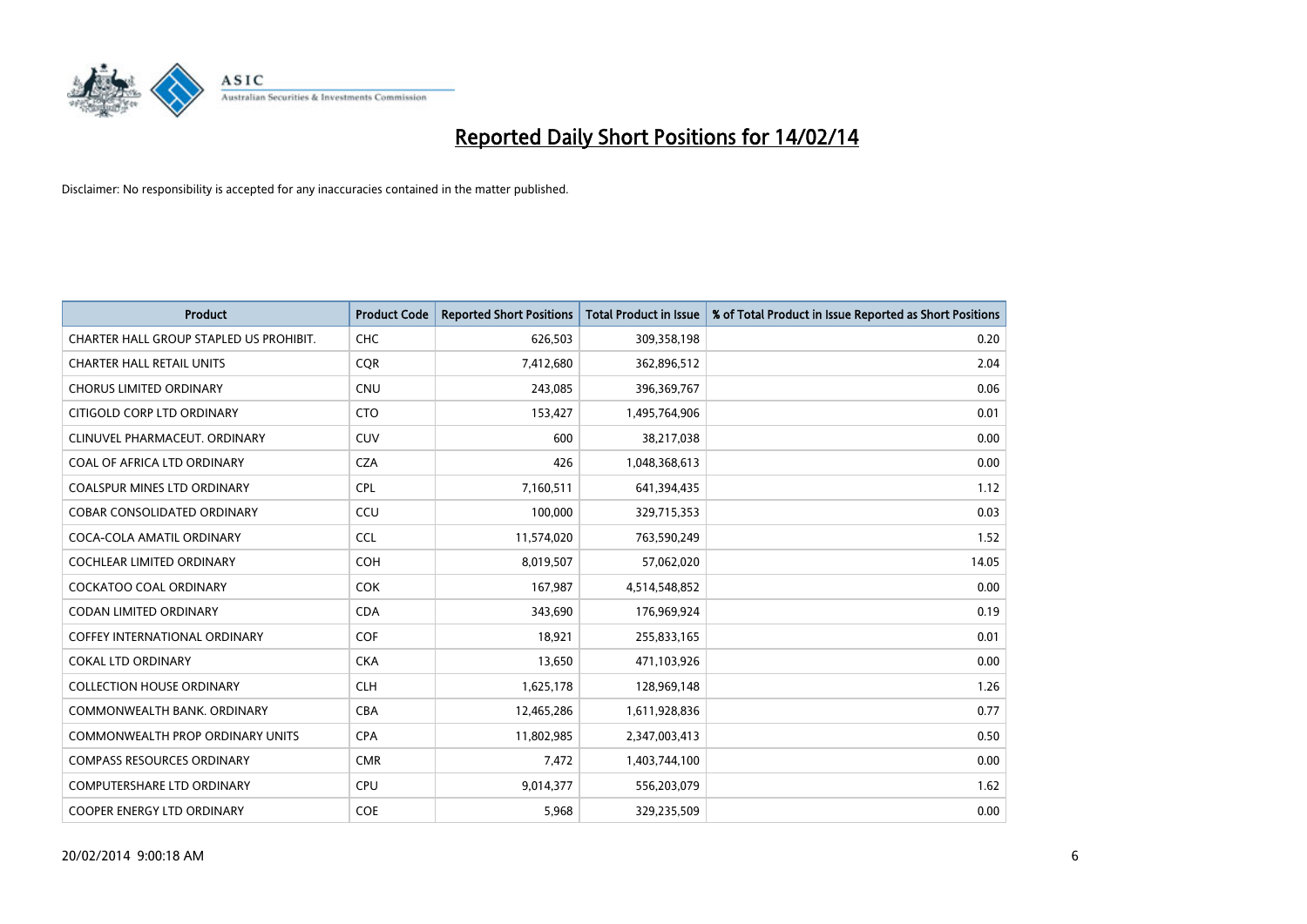

| <b>Product</b>                          | <b>Product Code</b> | <b>Reported Short Positions</b> | <b>Total Product in Issue</b> | % of Total Product in Issue Reported as Short Positions |
|-----------------------------------------|---------------------|---------------------------------|-------------------------------|---------------------------------------------------------|
| <b>CORP TRAVEL LIMITED ORDINARY</b>     | <b>CTD</b>          | 41,984                          | 89,890,762                    | 0.05                                                    |
| <b>COVER-MORE GRP LTD ORDINARY</b>      | <b>CVO</b>          | 1,133,000                       | 317,750,000                   | 0.36                                                    |
| CREDIT CORP GROUP ORDINARY              | <b>CCP</b>          | 136,027                         | 46,131,882                    | 0.29                                                    |
| <b>CROMWELL PROP STAPLED SECURITIES</b> | <b>CMW</b>          | 10,334,836                      | 1,721,483,143                 | 0.60                                                    |
| <b>CROWE HORWATH AUS ORDINARY</b>       | <b>CRH</b>          | 597,608                         | 273,005,429                   | 0.22                                                    |
| <b>CROWN RESORTS LTD ORDINARY</b>       | <b>CWN</b>          | 2,950,318                       | 728,394,185                   | 0.41                                                    |
| <b>CSG LIMITED ORDINARY</b>             | <b>CSV</b>          | 3,856                           | 278,973,075                   | 0.00                                                    |
| <b>CSL LIMITED ORDINARY</b>             | <b>CSL</b>          | 744,307                         | 484,113,980                   | 0.15                                                    |
| <b>CSR LIMITED ORDINARY</b>             | <b>CSR</b>          | 16,782,445                      | 506,000,315                   | 3.32                                                    |
| <b>CUDECO LIMITED ORDINARY</b>          | CDU                 | 7,603,640                       | 234,033,408                   | 3.25                                                    |
| DART ENERGY LTD ORDINARY                | <b>DTE</b>          | 4,652,645                       | 1,108,752,733                 | 0.42                                                    |
| DATA#3 LIMITED ORDINARY                 | <b>DTL</b>          | 185,181                         | 153,974,950                   | 0.12                                                    |
| DAVID JONES LIMITED ORDINARY            | <b>DJS</b>          | 30,140,509                      | 537,137,845                   | 5.61                                                    |
| <b>DECMIL GROUP LIMITED ORDINARY</b>    | <b>DCG</b>          | 2,554,910                       | 168,657,794                   | 1.51                                                    |
| DEEP YELLOW LIMITED ORDINARY            | <b>DYL</b>          | 10,002                          | 1,614,056,807                 | 0.00                                                    |
| DEVINE LIMITED ORDINARY                 | <b>DVN</b>          | 10,006                          | 158,730,556                   | 0.01                                                    |
| DEXUS PROPERTY GROUP STAPLED UNITS      | <b>DXS</b>          | 32,183,624                      | 4,795,043,210                 | 0.67                                                    |
| DICK SMITH HLDGS ORDINARY               | <b>DSH</b>          | 6,087,140                       | 236,511,364                   | 2.57                                                    |
| DISCOVERY METALS LTD ORDINARY           | <b>DML</b>          | 5,288,193                       | 560,034,418                   | 0.94                                                    |
| DOMINO PIZZA ENTERPR ORDINARY           | <b>DMP</b>          | 1,294,379                       | 85,915,713                    | 1.51                                                    |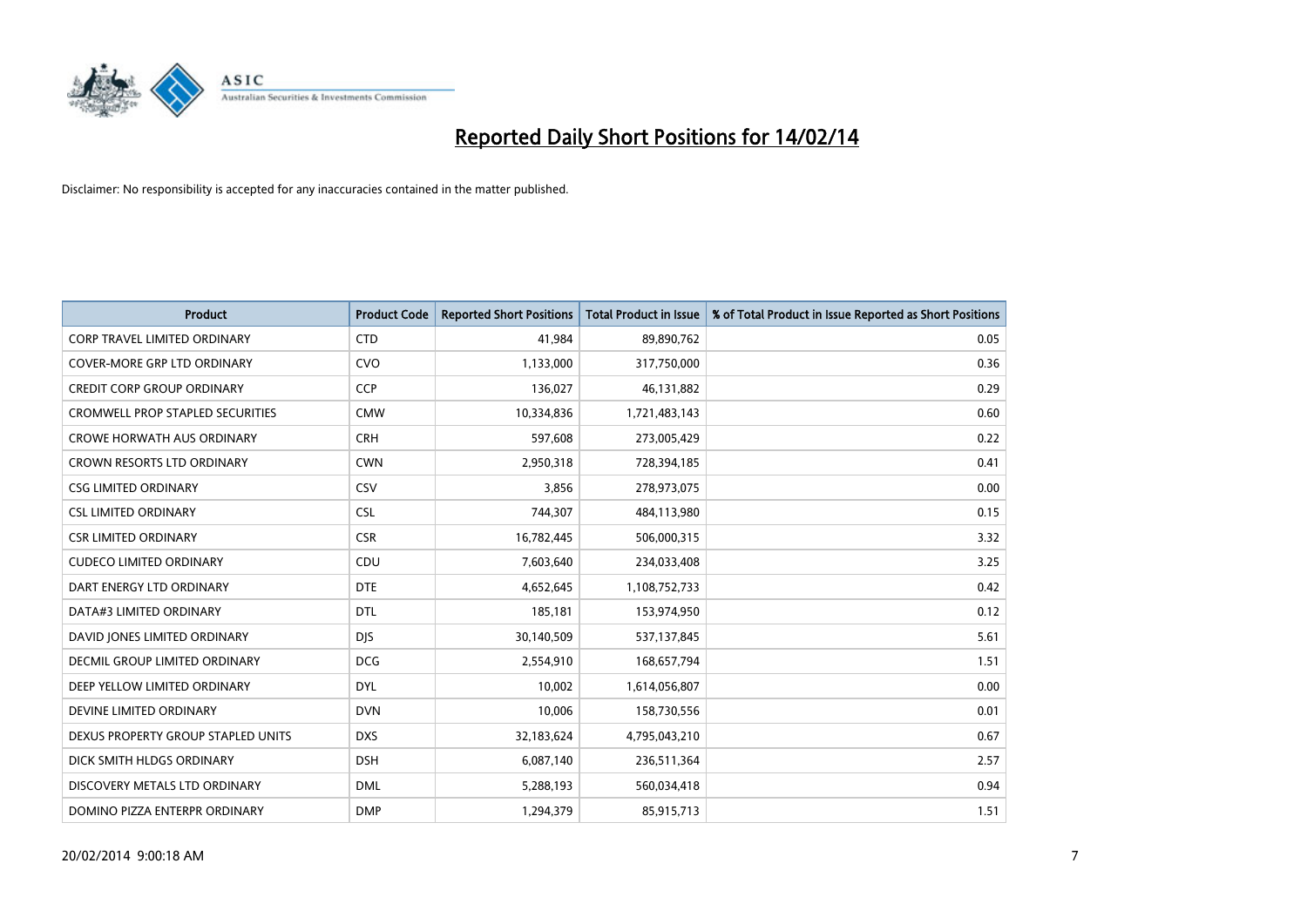

| <b>Product</b>                       | <b>Product Code</b> | <b>Reported Short Positions</b> | <b>Total Product in Issue</b> | % of Total Product in Issue Reported as Short Positions |
|--------------------------------------|---------------------|---------------------------------|-------------------------------|---------------------------------------------------------|
| DONACO INTERNATIONAL ORDINARY        | <b>DNA</b>          | 445,542                         | 401,051,771                   | 0.11                                                    |
| DORAY MINERALS LTD ORDINARY          | <b>DRM</b>          | 10,000                          | 141,891,768                   | 0.01                                                    |
| DOWNER EDI LIMITED ORDINARY          | <b>DOW</b>          | 15,193,073                      | 434,734,970                   | 3.49                                                    |
| DRAGON MINING LTD ORDINARY           | <b>DRA</b>          | 50,000                          | 88,840,613                    | 0.06                                                    |
| DRILLSEARCH ENERGY ORDINARY          | <b>DLS</b>          | 13,083,296                      | 432,965,895                   | 3.02                                                    |
| DUET GROUP STAPLED US PROHIBIT.      | <b>DUE</b>          | 11,126,092                      | 1,286,215,139                 | 0.87                                                    |
| <b>DULUXGROUP LIMITED ORDINARY</b>   | <b>DLX</b>          | 566,086                         | 381,093,950                   | 0.15                                                    |
| DWS LTD ORDINARY                     | <b>DWS</b>          | 592,795                         | 132,362,763                   | 0.45                                                    |
| ECHO ENTERTAINMENT ORDINARY          | <b>EGP</b>          | 20,116,577                      | 825,672,730                   | 2.44                                                    |
| <b>ELDERS LIMITED ORDINARY</b>       | <b>ELD</b>          | 19,776,232                      | 455,013,329                   | 4.35                                                    |
| ELEMENTAL MINERALS ORDINARY          | <b>ELM</b>          | 176,299                         | 303,263,391                   | 0.06                                                    |
| <b>EMECO HOLDINGS ORDINARY</b>       | <b>EHL</b>          | 11,253,577                      | 599,675,707                   | 1.88                                                    |
| <b>ENDEAVOUR MIN CORP CDI 1:1</b>    | <b>EVR</b>          | 90,768                          | 76,697,439                    | 0.12                                                    |
| <b>ENERGY RESOURCES ORDINARY 'A'</b> | ERA                 | 11,862,767                      | 517,725,062                   | 2.29                                                    |
| <b>ENERGY WORLD CORPOR, ORDINARY</b> | <b>EWC</b>          | 54,371,015                      | 1,734,166,672                 | 3.14                                                    |
| ENVESTRA LIMITED ORDINARY            | <b>ENV</b>          | 2,472,008                       | 1,796,808,474                 | 0.14                                                    |
| EQUATORIAL RES LTD ORDINARY          | EQX                 | 2,009                           | 122,185,353                   | 0.00                                                    |
| ERM POWER LIMITED ORDINARY           | EPW                 | 657,132                         | 238,714,606                   | 0.28                                                    |
| ESERVGLOBAL LIMITED ORDINARY         | ESV                 | 5,521,407                       | 253,545,997                   | 2.18                                                    |
| ETHANE PIPELINE STAPLED SECURITIES   | <b>EPX</b>          | 10,512                          | 69,302,275                    | 0.02                                                    |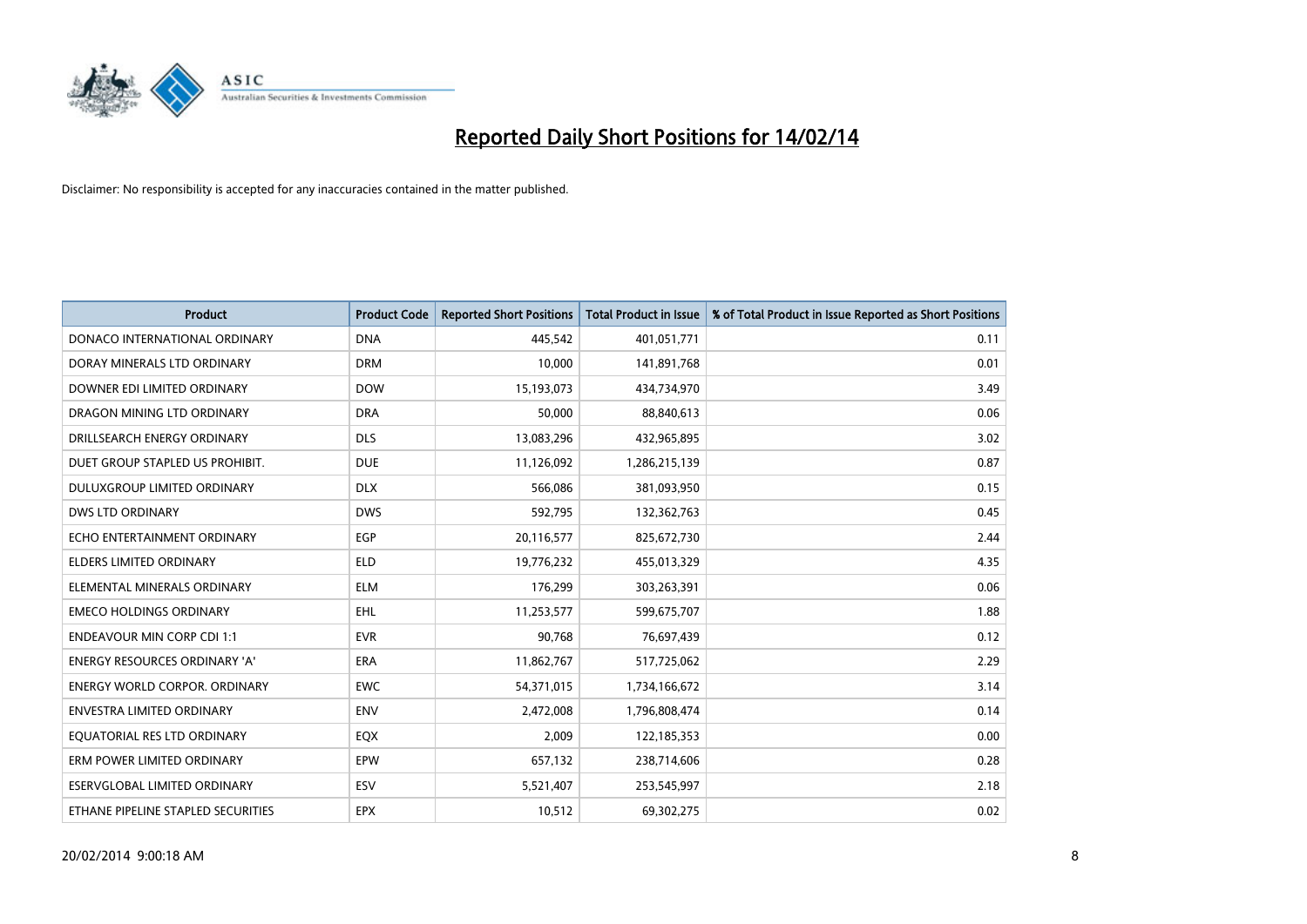

| <b>Product</b>                             | <b>Product Code</b> | <b>Reported Short Positions</b> | <b>Total Product in Issue</b> | % of Total Product in Issue Reported as Short Positions |
|--------------------------------------------|---------------------|---------------------------------|-------------------------------|---------------------------------------------------------|
| EVOLUTION MINING LTD ORDINARY              | <b>EVN</b>          | 24,094,178                      | 708,652,367                   | 3.40                                                    |
| FAIRFAX MEDIA LTD ORDINARY                 | <b>FXI</b>          | 249,206,999                     | 2,351,955,725                 | 10.60                                                   |
| <b>FANTASTIC HOLDINGS ORDINARY</b>         | <b>FAN</b>          | 19,206                          | 103,068,398                   | 0.02                                                    |
| <b>FAR LTD ORDINARY</b>                    | <b>FAR</b>          | 26,207,208                      | 2,499,846,742                 | 1.05                                                    |
| FEDERATION CNTRES ORD/UNIT STAPLED SEC     | <b>FDC</b>          | 6,320,821                       | 1,427,641,565                 | 0.44                                                    |
| FISHER & PAYKEL H. ORDINARY                | <b>FPH</b>          | 1,752,449                       | 550,777,709                   | 0.32                                                    |
| FLEETWOOD CORP ORDINARY                    | <b>FWD</b>          | 2,226,459                       | 60,522,619                    | 3.68                                                    |
| FLETCHER BUILDING ORDINARY                 | <b>FBU</b>          | 1,503,773                       | 687,854,788                   | 0.22                                                    |
| FLEXIGROUP LIMITED ORDINARY                | <b>FXL</b>          | 1,716,168                       | 304,096,060                   | 0.56                                                    |
| FLIGHT CENTRE TRAVEL ORDINARY              | <b>FLT</b>          | 5,407,563                       | 100,543,059                   | 5.38                                                    |
| FLINDERS MINES LTD ORDINARY                | <b>FMS</b>          | 4,301,337                       | 1,826,866,748                 | 0.24                                                    |
| <b>FOCUS MINERALS LTD ORDINARY</b>         | <b>FML</b>          | 14,150,672                      | 9,137,375,877                 | 0.15                                                    |
| FONTERRA SHARE FUND ORDINARY UNITS         | <b>FSF</b>          | 319                             | 106,414,814                   | 0.00                                                    |
| <b>FORGE GROUP LIMITED ORDINARY</b>        | FGE                 | 4,270,804                       | 86,169,014                    | 4.96                                                    |
| FORTESCUE METALS GRP ORDINARY              | <b>FMG</b>          | 174,831,213                     | 3,113,798,151                 | 5.61                                                    |
| <b>G.U.D. HOLDINGS ORDINARY</b>            | GUD                 | 5,351,631                       | 71,241,319                    | 7.51                                                    |
| <b>G8 EDUCATION LIMITED ORDINARY</b>       | <b>GEM</b>          | 1,293,122                       | 301,705,105                   | 0.43                                                    |
| <b>GALAXY RESOURCES ORDINARY</b>           | GXY                 | 446,419                         | 1,027,073,389                 | 0.04                                                    |
| <b>GBST HOLDINGS., ORDINARY</b>            | GBT                 | 12,815                          | 66,561,725                    | 0.02                                                    |
| <b>GDI PROPERTY GRP STAPLED SECURITIES</b> | GDI                 | 3,523                           | 567,575,025                   | 0.00                                                    |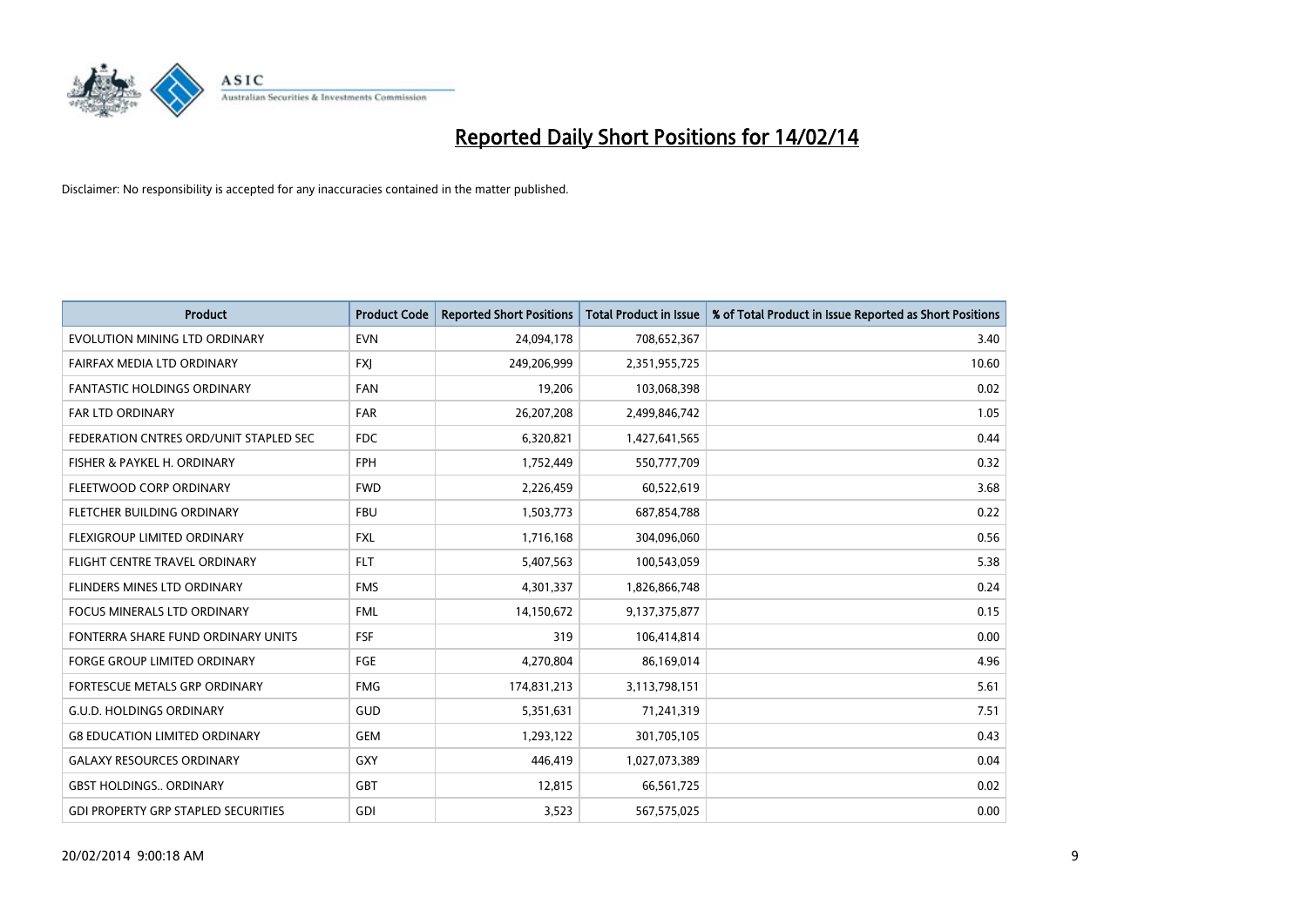

| <b>Product</b>                                   | <b>Product Code</b> | <b>Reported Short Positions</b> | <b>Total Product in Issue</b> | % of Total Product in Issue Reported as Short Positions |
|--------------------------------------------------|---------------------|---------------------------------|-------------------------------|---------------------------------------------------------|
| <b>GENETIC TECHNOLOGIES ORDINARY</b>             | <b>GTG</b>          | 2,253,180                       | 615,571,952                   | 0.37                                                    |
| <b>GEODYNAMICS LIMITED ORDINARY</b>              | GDY                 | 850                             | 406,452,608                   | 0.00                                                    |
| GI DYNAMICS, INC CDI US PROHIBITED               | GID                 | 1,021,000                       | 395,856,465                   | 0.26                                                    |
| <b>GINDALBIE METALS LTD ORDINARY</b>             | GBG                 | 46,882,456                      | 1,493,660,842                 | 3.14                                                    |
| <b>GOODMAN FIELDER, ORDINARY</b>                 | GFF                 | 42,104,455                      | 1,955,559,207                 | 2.15                                                    |
| <b>GOODMAN GROUP STAPLED</b>                     | <b>GMG</b>          | 3,793,785                       | 1,718,742,809                 | 0.22                                                    |
| <b>GPT GROUP STAPLED SEC.</b>                    | <b>GPT</b>          | 4,580,090                       | 1,694,888,638                 | 0.27                                                    |
| <b>GRAINCORP LIMITED A CLASS ORDINARY</b>        | <b>GNC</b>          | 479,832                         | 228,855,628                   | 0.21                                                    |
| <b>GRANGE RESOURCES, ORDINARY</b>                | <b>GRR</b>          | 4,575,300                       | 1,157,097,869                 | 0.40                                                    |
| <b>GREENCROSS LIMITED ORDINARY</b>               | <b>GXL</b>          | 8,024                           | 90,257,087                    | 0.01                                                    |
| <b>GREENLAND MIN EN LTD ORDINARY</b>             | GGG                 | 2,713,515                       | 574,572,911                   | 0.47                                                    |
| <b>GROWTHPOINT PROPERTY ORD/UNIT STAPLED SEC</b> | GOZ                 | 8,647                           | 475,705,269                   | 0.00                                                    |
| <b>GRYPHON MINERALS LTD ORDINARY</b>             | GRY                 | 4,348,789                       | 400,889,282                   | 1.08                                                    |
| <b>GUILDFORD COAL LTD ORDINARY</b>               | <b>GUF</b>          | 242,747                         | 655,046,899                   | 0.04                                                    |
| <b>GUINNESS PEAT GROUP. CDI 1:1</b>              | <b>GPG</b>          | 81,925                          | 185,725,775                   | 0.04                                                    |
| <b>GUIARAT NRE COAL LTD ORDINARY</b>             | <b>GNM</b>          | 363,154                         | 3,099,388,006                 | 0.01                                                    |
| <b>GWA GROUP LTD ORDINARY</b>                    | GWA                 | 7,729,832                       | 306,533,770                   | 2.52                                                    |
| <b>HARVEY NORMAN ORDINARY</b>                    | <b>HVN</b>          | 55,783,568                      | 1,062,316,784                 | 5.25                                                    |
| <b>HENDERSON GROUP CDI 1:1</b>                   | <b>HGG</b>          | 583,038                         | 664,031,107                   | 0.09                                                    |
| HFA HOLDINGS LIMITED ORDINARY                    | <b>HFA</b>          | 3,863                           | 118,738,157                   | 0.00                                                    |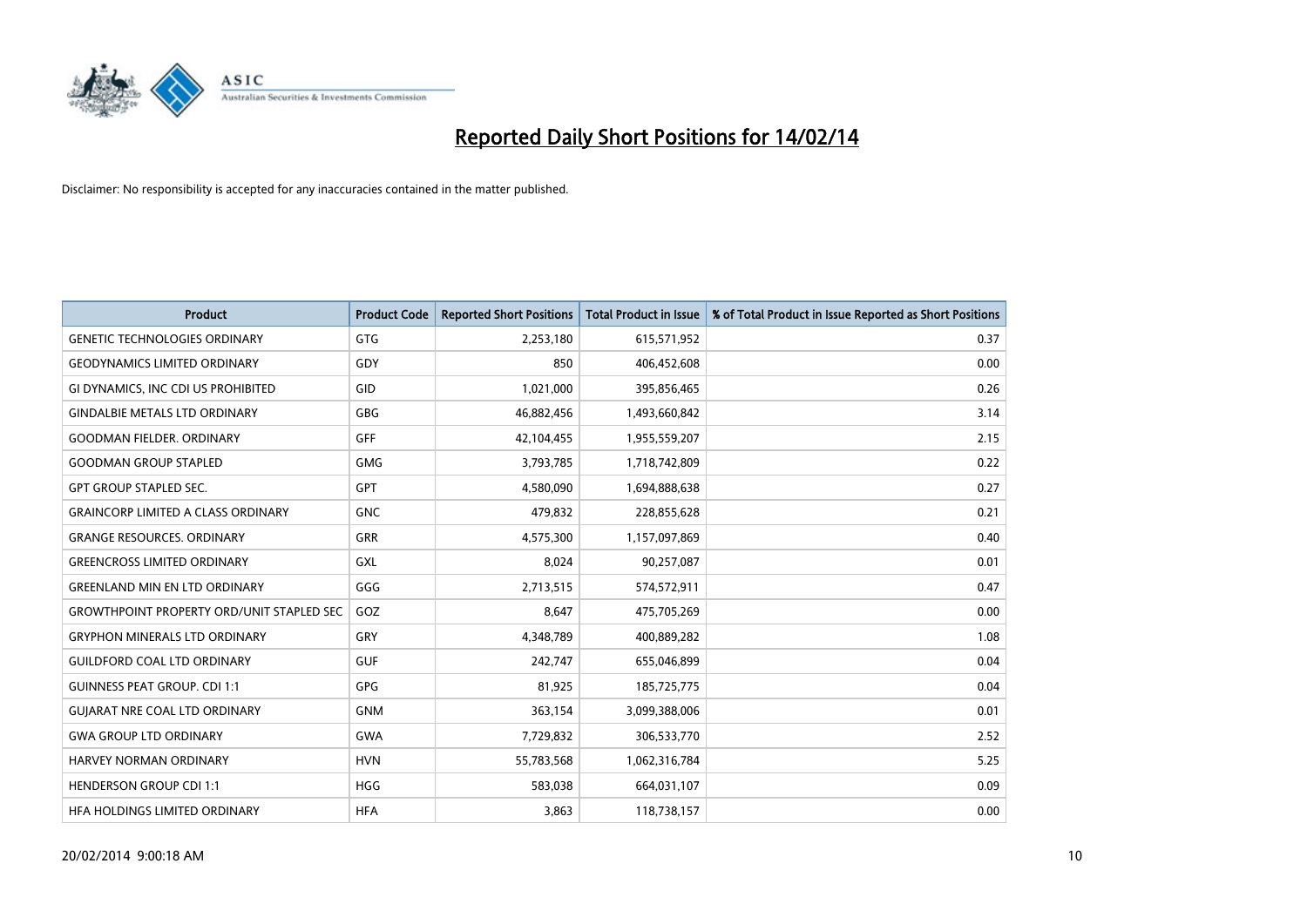

| <b>Product</b>                                | <b>Product Code</b> | <b>Reported Short Positions</b> | <b>Total Product in Issue</b> | % of Total Product in Issue Reported as Short Positions |
|-----------------------------------------------|---------------------|---------------------------------|-------------------------------|---------------------------------------------------------|
| <b>HIGHLANDS PACIFIC ORDINARY</b>             | <b>HIG</b>          | 10,001                          | 854,261,346                   | 0.00                                                    |
| HILLGROVE RES LTD ORDINARY                    | <b>HGO</b>          | 546,838                         | 1,179,889,221                 | 0.05                                                    |
| <b>HILLS LTD ORDINARY</b>                     | <b>HIL</b>          | 506,043                         | 236,619,450                   | 0.21                                                    |
| HORIZON OIL LIMITED ORDINARY                  | <b>HZN</b>          | 66,806,504                      | 1,301,147,932                 | 5.13                                                    |
| HOT CHILI LTD ORDINARY                        | <b>HCH</b>          | 10,000                          | 347,732,196                   | 0.00                                                    |
| <b>IBUY GROUP LTD ORDINARY</b>                | <b>IBY</b>          | 490                             | 359,305,037                   | 0.00                                                    |
| <b>ICON ENERGY LIMITED ORDINARY</b>           | <b>ICN</b>          | 2,926                           | 615,774,351                   | 0.00                                                    |
| <b>IINET LIMITED ORDINARY</b>                 | <b>IIN</b>          | 855,807                         | 161,238,847                   | 0.53                                                    |
| ILUKA RESOURCES ORDINARY                      | ILU                 | 37,446,368                      | 418,700,517                   | 8.94                                                    |
| <b>IMDEX LIMITED ORDINARY</b>                 | <b>IMD</b>          | 4,174,496                       | 210,473,188                   | 1.98                                                    |
| <b>INCITEC PIVOT ORDINARY</b>                 | IPL                 | 13,624,864                      | 1,644,919,097                 | 0.83                                                    |
| <b>INDEPENDENCE GROUP ORDINARY</b>            | <b>IGO</b>          | 5,096,571                       | 233,323,905                   | 2.18                                                    |
| <b>INDOPHIL RESOURCES ORDINARY</b>            | <b>IRN</b>          | 1,994,398                       | 1,203,146,194                 | 0.17                                                    |
| <b>INFIGEN ENERGY STAPLED SECURITIES</b>      | <b>IFN</b>          | 3,150,454                       | 764,993,434                   | 0.41                                                    |
| <b>INFOMEDIA LTD ORDINARY</b>                 | <b>IFM</b>          | 111,018                         | 304,953,155                   | 0.04                                                    |
| INGENIA GROUP STAPLED SECURITIES              | <b>INA</b>          | 114,966                         | 676,240,232                   | 0.02                                                    |
| <b>INSURANCE AUSTRALIA ORDINARY</b>           | <b>IAG</b>          | 7,315,038                       | 2,341,618,048                 | 0.31                                                    |
| <b>INTREPID MINES ORDINARY</b>                | <b>IAU</b>          | 16,713,360                      | 556,511,361                   | 3.00                                                    |
| <b>INVESTA OFFICE FUND STAPLED SECURITIES</b> | <b>IOF</b>          | 549,523                         | 614,047,458                   | 0.09                                                    |
| <b>INVOCARE LIMITED ORDINARY</b>              | <b>IVC</b>          | 5,367,684                       | 110,030,298                   | 4.88                                                    |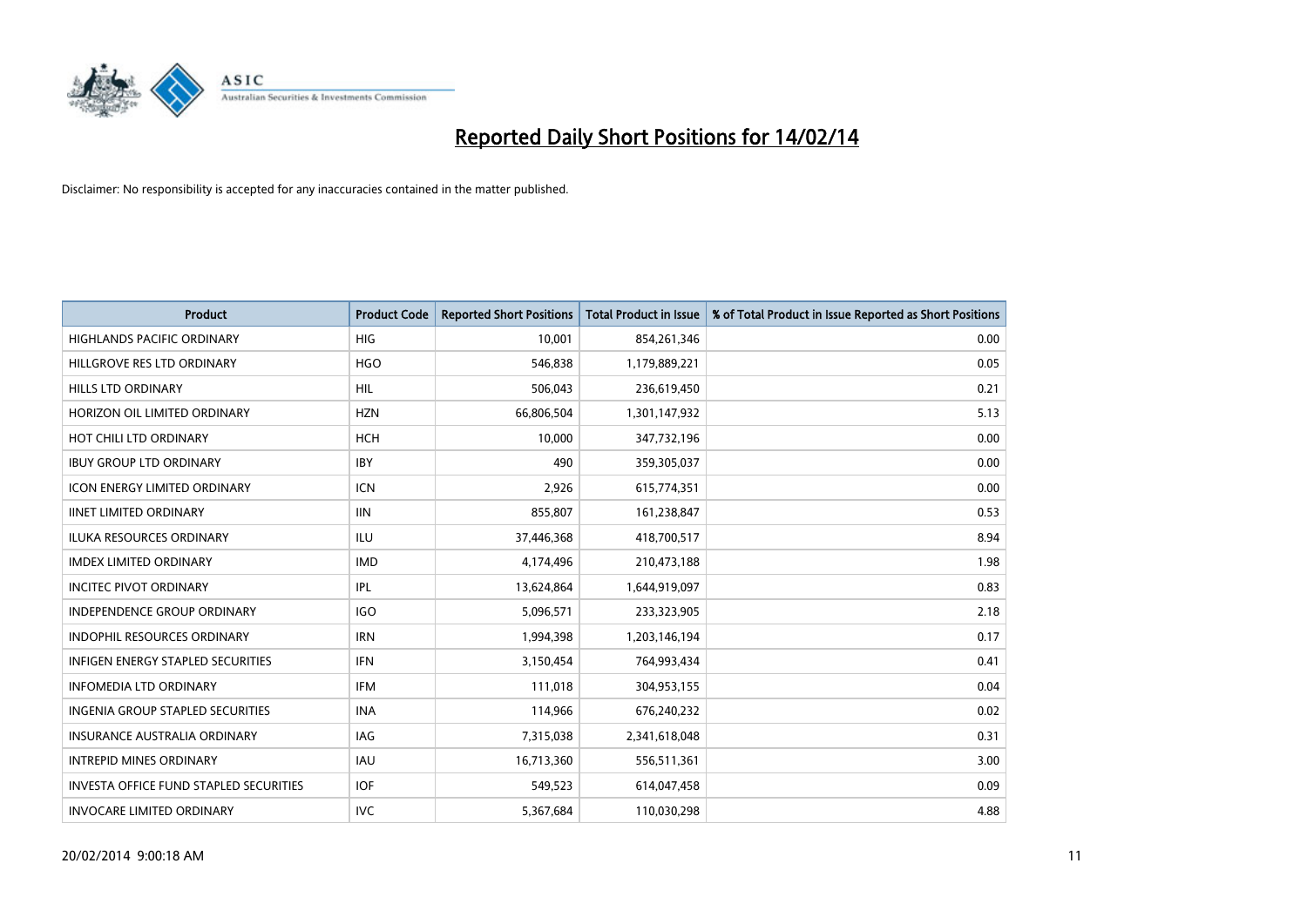

| <b>Product</b>                                  | <b>Product Code</b> | <b>Reported Short Positions</b> | <b>Total Product in Issue</b> | % of Total Product in Issue Reported as Short Positions |
|-------------------------------------------------|---------------------|---------------------------------|-------------------------------|---------------------------------------------------------|
| <b>IOOF HOLDINGS LTD ORDINARY</b>               | IFL                 | 2,016,116                       | 232,118,034                   | 0.87                                                    |
| <b>IRESS LIMITED ORDINARY</b>                   | <b>IRE</b>          | 816,553                         | 158,585,126                   | 0.51                                                    |
| <b>IRON ORE HOLDINGS ORDINARY</b>               | <b>IOH</b>          | 26,197                          | 161,174,005                   | 0.02                                                    |
| <b>ISELECT LTD ORDINARY</b>                     | <b>ISU</b>          | 390,480                         | 260,889,894                   | 0.15                                                    |
| <b>IAMES HARDIE INDUST CHESS DEPOSITARY INT</b> | <b>IHX</b>          | 3,270,147                       | 443,540,832                   | 0.74                                                    |
| <b>JB HI-FI LIMITED ORDINARY</b>                | <b>IBH</b>          | 13,572,600                      | 100,261,681                   | 13.54                                                   |
| <b>KAGARA LTD ORDINARY</b>                      | KZL                 | 3,350,441                       | 798,953,117                   | 0.42                                                    |
| KAROON GAS AUSTRALIA ORDINARY                   | <b>KAR</b>          | 5,066,199                       | 255,841,581                   | 1.98                                                    |
| KATHMANDU HOLD LTD ORDINARY                     | <b>KMD</b>          | 451,320                         | 200,473,338                   | 0.23                                                    |
| <b>KBL MINING LIMITED ORDINARY</b>              | <b>KBL</b>          | 1,820                           | 393,535,629                   | 0.00                                                    |
| KINGSGATE CONSOLID. ORDINARY                    | <b>KCN</b>          | 7,699,723                       | 164,154,349                   | 4.69                                                    |
| KINGSROSE MINING LTD ORDINARY                   | <b>KRM</b>          | 524,709                         | 335,753,851                   | 0.16                                                    |
| LEIGHTON HOLDINGS ORDINARY                      | LEI                 | 23,380,701                      | 337,235,188                   | 6.93                                                    |
| LEND LEASE GROUP UNIT/ORD STAPLED               | <b>LLC</b>          | 4,496,008                       | 576,712,337                   | 0.78                                                    |
| LIQUEFIED NATURAL ORDINARY                      | LNG                 | 197,738                         | 345,829,015                   | 0.06                                                    |
| LYCOPODIUM LIMITED ORDINARY                     | <b>LYL</b>          | 1                               | 38,955,103                    | 0.00                                                    |
| LYNAS CORPORATION ORDINARY                      | <b>LYC</b>          | 169,026,064                     | 1,961,160,594                 | 8.62                                                    |
| <b>M2 GRP LTD ORDINARY</b>                      | <b>MTU</b>          | 6,232,934                       | 179,384,685                   | 3.47                                                    |
| <b>MACA LIMITED ORDINARY</b>                    | <b>MLD</b>          | 86,730                          | 176,476,373                   | 0.05                                                    |
| <b>MACMAHON HOLDINGS ORDINARY</b>               | <b>MAH</b>          | 104,849                         | 1,261,699,966                 | 0.01                                                    |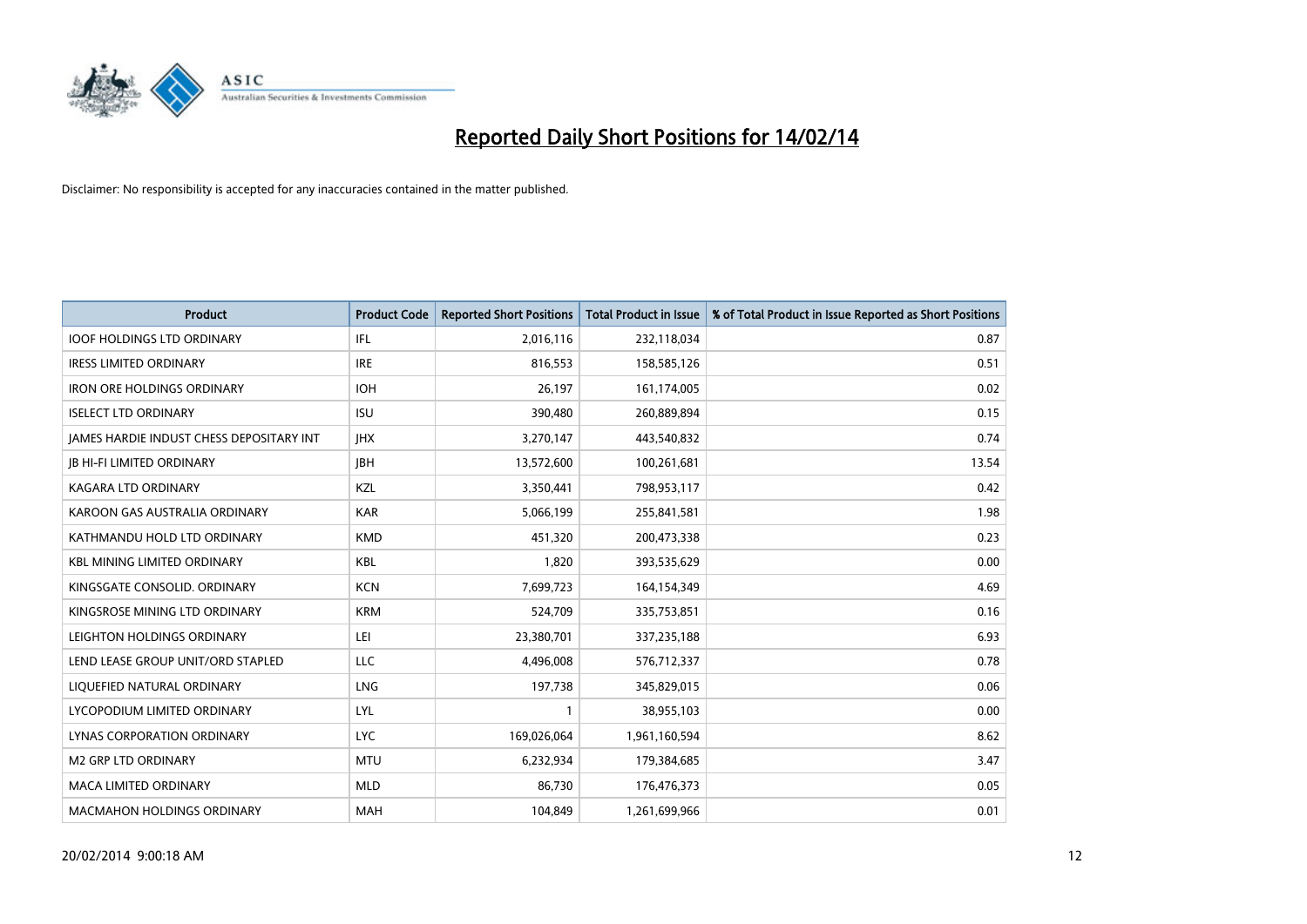

| <b>Product</b>                        | <b>Product Code</b> | <b>Reported Short Positions</b> | <b>Total Product in Issue</b> | % of Total Product in Issue Reported as Short Positions |
|---------------------------------------|---------------------|---------------------------------|-------------------------------|---------------------------------------------------------|
| MACO ATLAS ROADS GRP ORDINARY STAPLED | <b>MQA</b>          | 7,208,327                       | 487,230,540                   | 1.48                                                    |
| MACQUARIE GROUP LTD ORDINARY          | <b>MQG</b>          | 1,875,902                       | 321,067,953                   | 0.58                                                    |
| MAGELLAN FIN GRP LTD ORDINARY         | <b>MFG</b>          | 1,570,371                       | 155,830,849                   | 1.01                                                    |
| <b>MATRIX C &amp; E LTD ORDINARY</b>  | <b>MCE</b>          | 2,854,408                       | 94,555,428                    | 3.02                                                    |
| MAVERICK DRILLING ORDINARY            | <b>MAD</b>          | 7,681,229                       | 468,004,529                   | 1.64                                                    |
| <b>MAXITRANS INDUSTRIES ORDINARY</b>  | <b>MXI</b>          | 341,030                         | 183,993,392                   | 0.19                                                    |
| MAYNE PHARMA LTD ORDINARY             | <b>MYX</b>          | 633,245                         | 563,459,968                   | 0.11                                                    |
| MCALEESE LTD ORDINARY                 | <b>MCS</b>          | 2,454,150                       | 296,577,121                   | 0.83                                                    |
| MCMILLAN SHAKESPEARE ORDINARY         | <b>MMS</b>          | 689,317                         | 74,523,965                    | 0.92                                                    |
| <b>MCPHERSON'S LTD ORDINARY</b>       | <b>MCP</b>          | 31,975                          | 93,994,381                    | 0.03                                                    |
| MEDUSA MINING LTD ORDINARY            | <b>MML</b>          | 5,704,480                       | 207,794,301                   | 2.75                                                    |
| MELBOURNE IT LIMITED ORDINARY         | MLB                 | 49,171                          | 83,659,248                    | 0.06                                                    |
| MEO AUSTRALIA LTD ORDINARY            | <b>MEO</b>          | 10,845                          | 627,264,587                   | 0.00                                                    |
| MERIDIAN ENERGY INSTALMENT RECEIPTS   | <b>MEZCA</b>        | 32,097                          | 1,255,413,626                 | 0.00                                                    |
| <b>MERMAID MARINE ORDINARY</b>        | <b>MRM</b>          | 1,860,385                       | 232,652,241                   | 0.80                                                    |
| MESOBLAST LIMITED ORDINARY            | <b>MSB</b>          | 18,368,500                      | 321,210,394                   | 5.72                                                    |
| METALS X LIMITED ORDINARY             | <b>MLX</b>          | 565,053                         | 1,655,386,110                 | 0.03                                                    |
| METCASH LIMITED ORDINARY              | <b>MTS</b>          | 101,597,892                     | 888,338,048                   | 11.44                                                   |
| METMINCO LIMITED ORDINARY             | <b>MNC</b>          | 8,215                           | 1,749,543,023                 | 0.00                                                    |
| MIGHTY RIVER POWER ORDINARY           | <b>MYT</b>          | 1,950,626                       | 1,400,012,517                 | 0.14                                                    |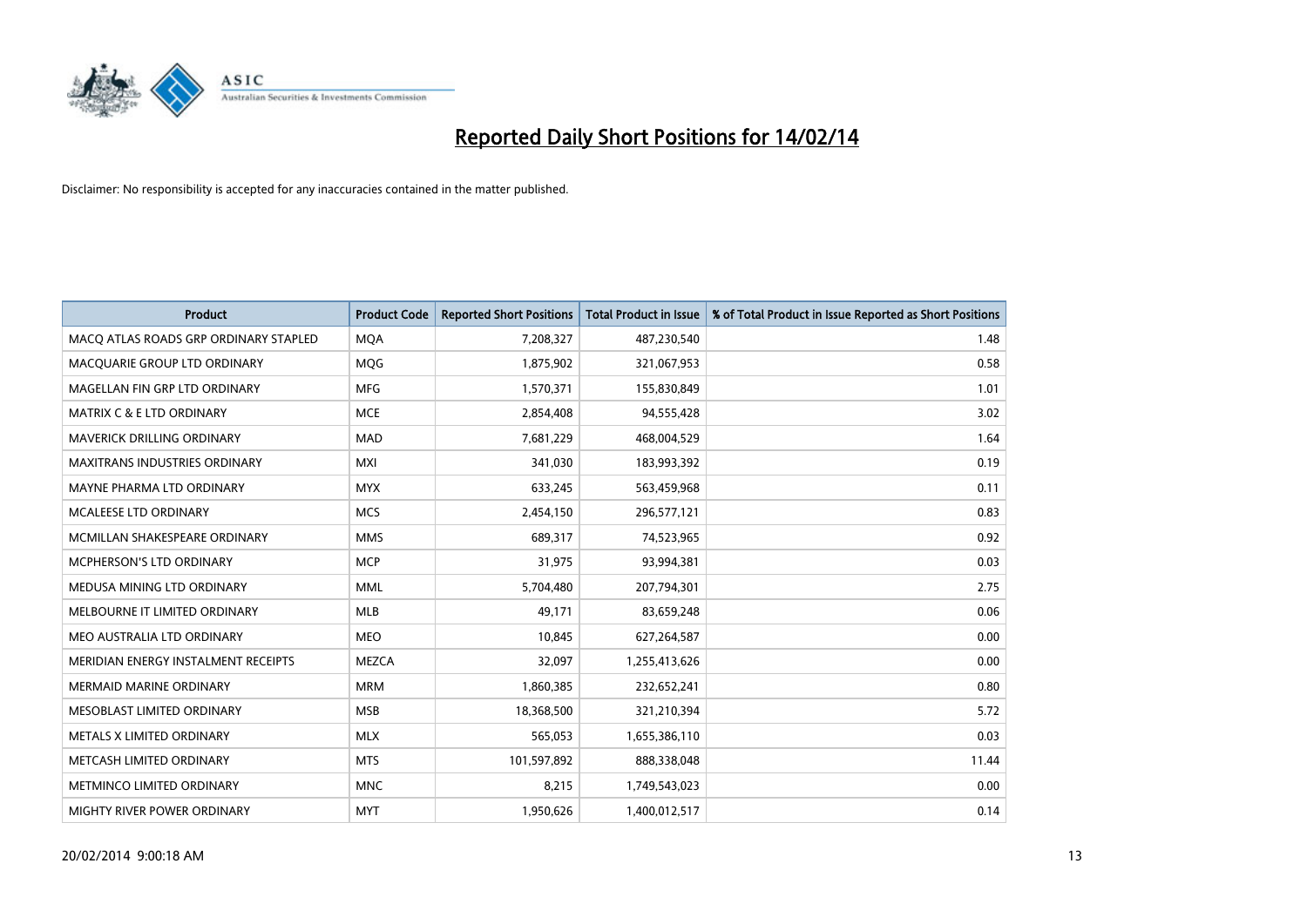

| <b>Product</b>                    | <b>Product Code</b> | <b>Reported Short Positions</b> | <b>Total Product in Issue</b> | % of Total Product in Issue Reported as Short Positions |
|-----------------------------------|---------------------|---------------------------------|-------------------------------|---------------------------------------------------------|
| MINCOR RESOURCES NL ORDINARY      | <b>MCR</b>          | 2,343,628                       | 188,208,274                   | 1.25                                                    |
| MINEMAKERS LIMITED ORDINARY       | MAK                 | 97,049                          | 247,504,006                   | 0.04                                                    |
| MINERAL DEPOSITS ORDINARY         | <b>MDL</b>          | 594,716                         | 103,538,786                   | 0.57                                                    |
| MINERAL RESOURCES. ORDINARY       | <b>MIN</b>          | 2,804,102                       | 186,112,198                   | 1.51                                                    |
| MINT WIRELESS ORDINARY            | <b>MNW</b>          | 986,311                         | 403,872,395                   | 0.24                                                    |
| MIRABELA NICKEL LTD ORDINARY      | <b>MBN</b>          | 18,867,110                      | 876,801,147                   | 2.15                                                    |
| MIRVAC GROUP STAPLED SECURITIES   | <b>MGR</b>          | 3,716,933                       | 3,664,938,678                 | 0.10                                                    |
| MOLOPO ENERGY LTD ORDINARY        | <b>MPO</b>          | 2,071,681                       | 247,133,976                   | 0.84                                                    |
| MONADELPHOUS GROUP ORDINARY       | <b>MND</b>          | 13,697,795                      | 92,308,047                    | 14.84                                                   |
| MORTGAGE CHOICE LTD ORDINARY      | <b>MOC</b>          | 61,492                          | 123,780,387                   | 0.05                                                    |
| MOUNT GIBSON IRON ORDINARY        | MGX                 | 5,745,085                       | 1,090,584,232                 | 0.53                                                    |
| MULTIPLEX SITES SITES             | <b>MXUPA</b>        | 1,638                           | 4,500,000                     | 0.04                                                    |
| MURCHISON METALS LTD ORDINARY     | <b>MMX</b>          | 216,291                         | 450,497,346                   | 0.05                                                    |
| <b>MYER HOLDINGS LTD ORDINARY</b> | <b>MYR</b>          | 73,599,049                      | 585,684,551                   | 12.57                                                   |
| NANOSONICS LIMITED ORDINARY       | <b>NAN</b>          | 232,374                         | 263,125,129                   | 0.09                                                    |
| NATIONAL AUST. BANK ORDINARY      | <b>NAB</b>          | 8,480,101                       | 2,351,444,811                 | 0.36                                                    |
| NAVITAS LIMITED ORDINARY          | <b>NVT</b>          | 4,148,082                       | 375,416,910                   | 1.10                                                    |
| NEON ENERGY LIMITED ORDINARY      | <b>NEN</b>          | 961,700                         | 553,037,848                   | 0.17                                                    |
| NEUREN PHARMACEUT, ORDINARY       | <b>NEU</b>          | 304,766                         | 1,518,782,296                 | 0.02                                                    |
| NEW HOPE CORPORATION ORDINARY     | <b>NHC</b>          | 324,020                         | 830,933,112                   | 0.04                                                    |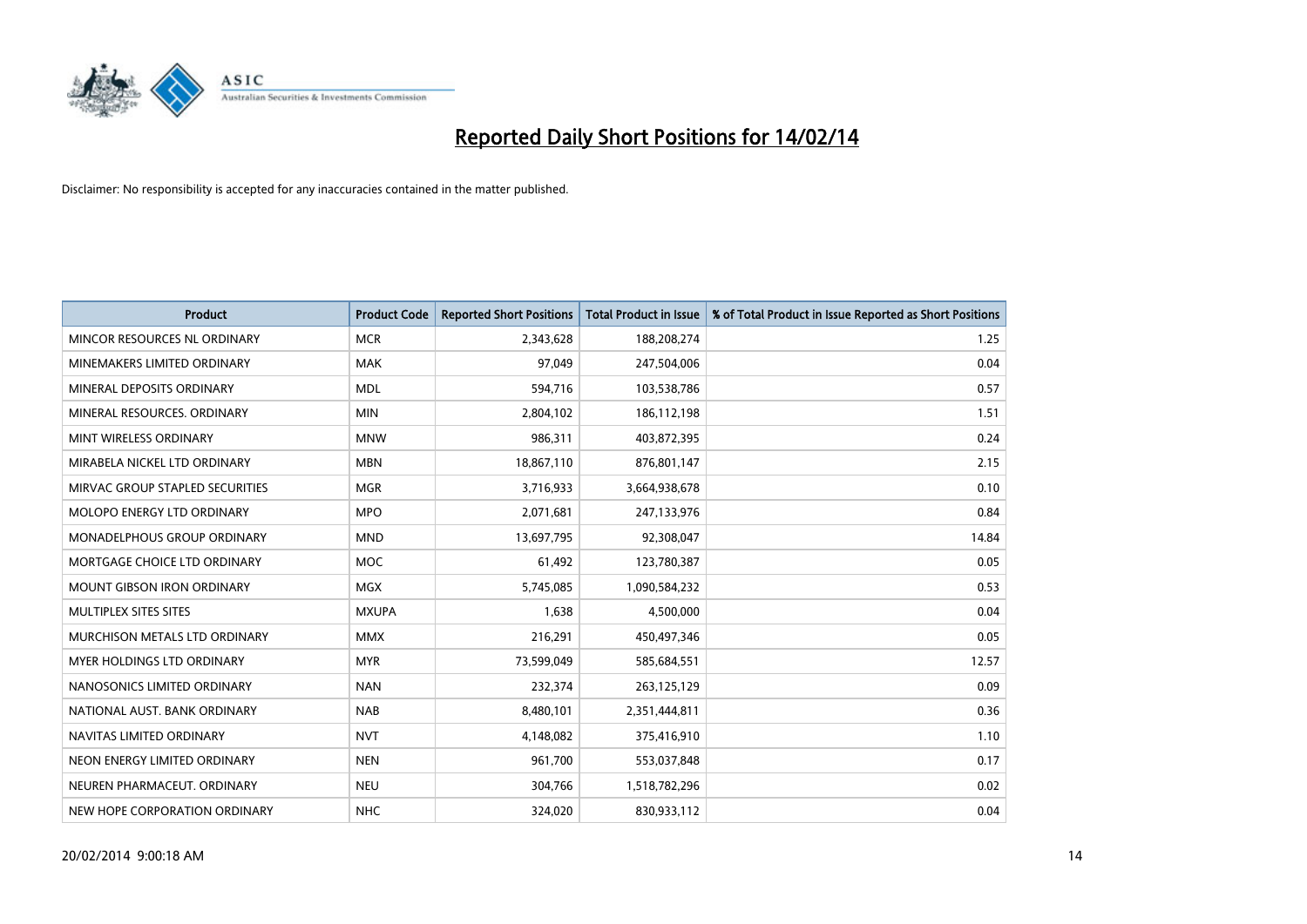

| <b>Product</b>                        | <b>Product Code</b> | <b>Reported Short Positions</b> | <b>Total Product in Issue</b> | % of Total Product in Issue Reported as Short Positions |
|---------------------------------------|---------------------|---------------------------------|-------------------------------|---------------------------------------------------------|
| NEWCREST MINING ORDINARY              | <b>NCM</b>          | 9,890,672                       | 766,510,971                   | 1.29                                                    |
| NEWS CORP A NON-VOTING CDI            | <b>NWSLV</b>        | 639,582                         | 3,888,141                     | 16.45                                                   |
| NEWS CORP B VOTING CDI                | <b>NWS</b>          | 2,877,492                       | 18,687,860                    | 15.40                                                   |
| NEWSAT LIMITED ORDINARY               | <b>NWT</b>          | 3,321,495                       | 591,460,931                   | 0.56                                                    |
| NEXTDC LIMITED ORDINARY               | <b>NXT</b>          | 9,091,890                       | 192,904,486                   | 4.71                                                    |
| NEXUS ENERGY LIMITED ORDINARY         | <b>NXS</b>          | 1,441,409                       | 1,330,219,459                 | 0.11                                                    |
| NIB HOLDINGS LIMITED ORDINARY         | <b>NHF</b>          | 3,783,223                       | 439,004,182                   | 0.86                                                    |
| NICK SCALI LIMITED ORDINARY           | <b>NCK</b>          | 2,001                           | 81,000,000                    | 0.00                                                    |
| NIDO PETROLEUM ORDINARY               | <b>NDO</b>          | 47,402                          | 2,048,317,635                 | 0.00                                                    |
| NINE ENTERTAINMENT ORDINARY           | <b>NEC</b>          | 8,071,299                       | 940,295,023                   | 0.86                                                    |
| NOBLE MINERAL RES ORDINARY            | <b>NMG</b>          | 2,365,726                       | 666,397,952                   | 0.36                                                    |
| NORTHERN IRON LTD ORDINARY            | <b>NFE</b>          | 113,495                         | 484,405,314                   | 0.02                                                    |
| NORTHERN STAR ORDINARY                | <b>NST</b>          | 626,675                         | 492,732,158                   | 0.13                                                    |
| NOVOGEN LIMITED ORDINARY              | <b>NRT</b>          | 134,125                         | 163,810,997                   | 0.08                                                    |
| NRW HOLDINGS LIMITED ORDINARY         | <b>NWH</b>          | 16,142,466                      | 278,888,011                   | 5.79                                                    |
| NUCOAL RESOURCES LTD ORDINARY         | <b>NCR</b>          | 1                               | 768,612,354                   | 0.00                                                    |
| NUFARM LIMITED ORDINARY               | <b>NUF</b>          | 13,229,859                      | 263,725,895                   | 5.02                                                    |
| <b>OAKTON LIMITED ORDINARY</b>        | <b>OKN</b>          | 782,308                         | 89,968,985                    | 0.87                                                    |
| OCEANAGOLD CORP. CHESS DEPOSITARY INT | OGC                 | 405,556                         | 300,350,129                   | 0.14                                                    |
| OIL SEARCH LTD ORDINARY               | OSH                 | 10,054,364                      | 1,343,361,150                 | 0.75                                                    |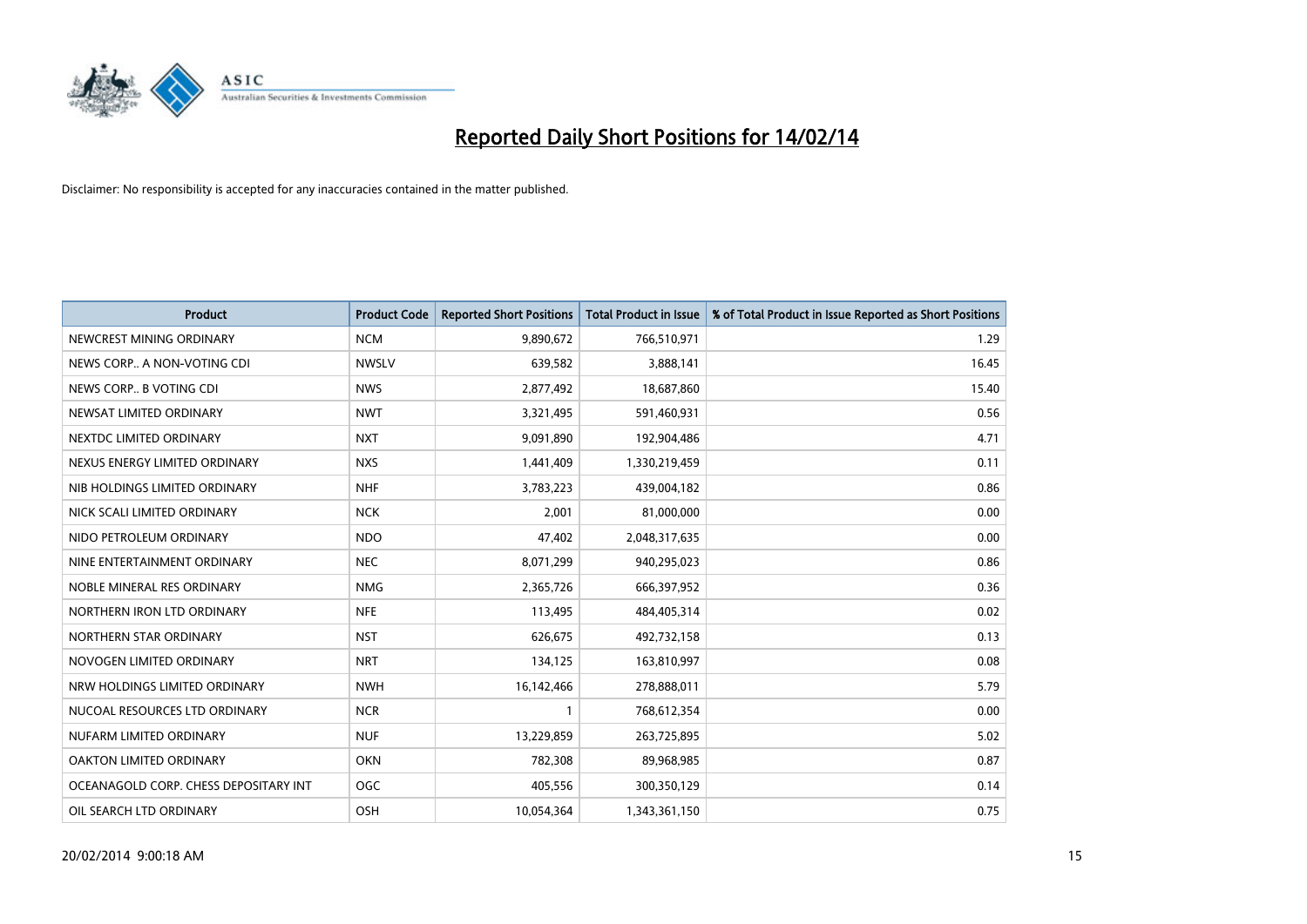

| <b>Product</b>                    | <b>Product Code</b> | <b>Reported Short Positions</b> | <b>Total Product in Issue</b> | % of Total Product in Issue Reported as Short Positions |
|-----------------------------------|---------------------|---------------------------------|-------------------------------|---------------------------------------------------------|
| OM HOLDINGS LIMITED ORDINARY      | OMH                 | 2,221,315                       | 733,423,337                   | 0.30                                                    |
| ORICA LIMITED ORDINARY            | ORI                 | 8,929,628                       | 370,255,009                   | 2.41                                                    |
| <b>ORIGIN ENERGY ORDINARY</b>     | <b>ORG</b>          | 6,227,301                       | 1,101,228,973                 | 0.57                                                    |
| OROCOBRE LIMITED ORDINARY         | <b>ORE</b>          | 1,035,893                       | 132,041,911                   | 0.78                                                    |
| ORORA LIMITED ORDINARY            | <b>ORA</b>          | 115,558                         | 1,206,684,923                 | 0.01                                                    |
| OROTONGROUP LIMITED ORDINARY      | ORL                 | 201,152                         | 40,880,902                    | 0.49                                                    |
| OZ MINERALS ORDINARY              | OZL                 | 9,849,786                       | 303,470,022                   | 3.25                                                    |
| <b>OZFOREX GROUP LTD ORDINARY</b> | <b>OFX</b>          | 2,168,195                       | 240,000,000                   | 0.90                                                    |
| <b>PACIFIC BRANDS ORDINARY</b>    | <b>PBG</b>          | 15,250,863                      | 912,915,695                   | 1.67                                                    |
| PACT GROUP HLDGS LTD ORDINARY     | <b>PGH</b>          | 1,350,000                       | 294,097,961                   | 0.46                                                    |
| PALADIN ENERGY LTD ORDINARY       | <b>PDN</b>          | 80,434,909                      | 964,241,634                   | 8.34                                                    |
| PANAUST LIMITED ORDINARY          | <b>PNA</b>          | 10,799,878                      | 620,724,651                   | 1.74                                                    |
| PANORAMIC RESOURCES ORDINARY      | PAN                 | 225,193                         | 322,275,824                   | 0.07                                                    |
| PANTERRA GOLD LTD ORDINARY        | PGI                 | 1                               | 772,781,012                   | 0.00                                                    |
| PAPERLINX LIMITED ORDINARY        | <b>PPX</b>          | 3,270,977                       | 609,280,761                   | 0.54                                                    |
| PAPILLON RES LTD ORDINARY         | PIR                 | 9,833,433                       | 340,244,210                   | 2.89                                                    |
| PATTIES FOODS LTD ORDINARY        | PFL                 | 10,000                          | 139,144,338                   | 0.01                                                    |
| PEET LIMITED ORDINARY             | <b>PPC</b>          | 423,558                         | 433,389,348                   | 0.10                                                    |
| PENINSULA ENERGY LTD ORDINARY     | <b>PEN</b>          | $\mathbf{1}$                    | 3,252,530,235                 | 0.00                                                    |
| PERPETUAL LIMITED ORDINARY        | <b>PPT</b>          | 2,275,716                       | 46,529,270                    | 4.89                                                    |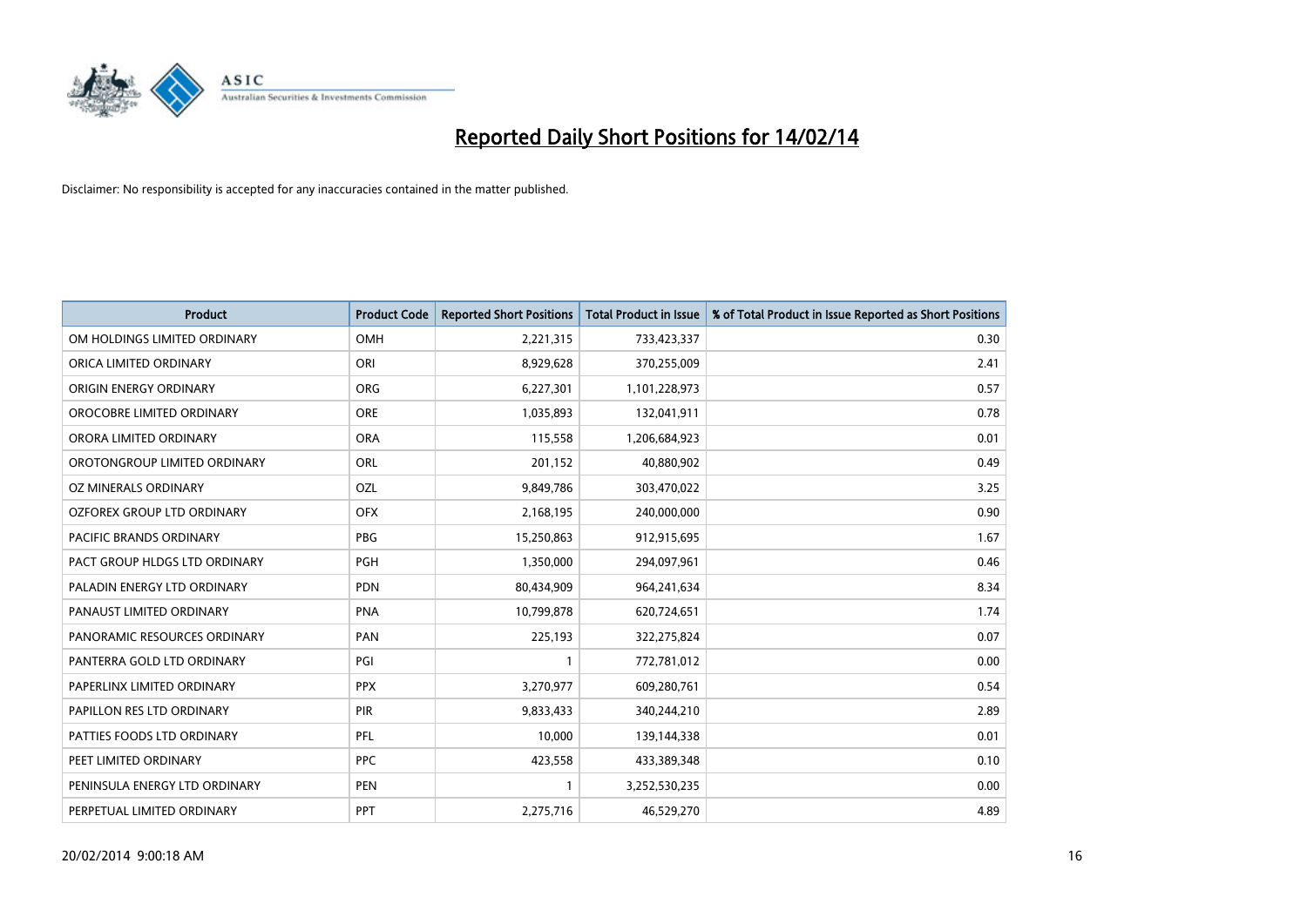

| <b>Product</b>                    | <b>Product Code</b> | <b>Reported Short Positions</b> | <b>Total Product in Issue</b> | % of Total Product in Issue Reported as Short Positions |
|-----------------------------------|---------------------|---------------------------------|-------------------------------|---------------------------------------------------------|
| PERSEUS MINING LTD ORDINARY       | PRU                 | 7,159,221                       | 457,962,088                   | 1.56                                                    |
| PHARMAXIS LTD ORDINARY            | <b>PXS</b>          | 874,245                         | 309,046,349                   | 0.28                                                    |
| PHOSPHAGENICS LTD. ORDINARY       | POH                 | 50,000                          | 1,020,465,957                 | 0.00                                                    |
| PLATINUM ASSET ORDINARY           | <b>PTM</b>          | 275,236                         | 578,685,695                   | 0.05                                                    |
| PLATINUM AUSTRALIA ORDINARY       | <b>PLA</b>          | 836,027                         | 504,968,043                   | 0.17                                                    |
| PMP LIMITED ORDINARY              | PMP                 | 1,586,132                       | 323,781,124                   | 0.49                                                    |
| PRANA BIOTECHNOLOGY ORDINARY      | PBT                 | 1,422,252                       | 422,659,996                   | 0.34                                                    |
| PREMIER INVESTMENTS ORDINARY      | <b>PMV</b>          | 278,697                         | 155,314,874                   | 0.18                                                    |
| PRIMA BIOMED LTD ORDINARY         | <b>PRR</b>          | 2,667,229                       | 1,228,709,341                 | 0.22                                                    |
| PRIMARY HEALTH CARE ORDINARY      | <b>PRY</b>          | 16,621,478                      | 504,956,647                   | 3.29                                                    |
| PRIME MEDIA GRP LTD ORDINARY      | <b>PRT</b>          | 1,451,495                       | 366,330,303                   | 0.40                                                    |
| PROGRAMMED ORDINARY               | <b>PRG</b>          | 15,700                          | 118,229,190                   | 0.01                                                    |
| <b>QANTAS AIRWAYS ORDINARY</b>    | QAN                 | 71,099,711                      | 2,196,330,250                 | 3.24                                                    |
| OBE INSURANCE GROUP ORDINARY      | <b>OBE</b>          | 17,402,676                      | 1,248,704,599                 | 1.39                                                    |
| ORXPHARMA LTD ORDINARY            | <b>QRX</b>          | 66,492                          | 164,115,969                   | 0.04                                                    |
| <b>QUBE HOLDINGS LTD ORDINARY</b> | QUB                 | 13,807,561                      | 931,433,499                   | 1.48                                                    |
| RAMELIUS RESOURCES ORDINARY       | <b>RMS</b>          | 169,047                         | 365,380,380                   | 0.05                                                    |
| RAMSAY HEALTH CARE ORDINARY       | <b>RHC</b>          | 2,041,660                       | 202,081,252                   | 1.01                                                    |
| <b>RCR TOMLINSON ORDINARY</b>     | <b>RCR</b>          | 221,218                         | 136,696,590                   | 0.16                                                    |
| <b>REA GROUP ORDINARY</b>         | <b>REA</b>          | 763,469                         | 131,714,699                   | 0.58                                                    |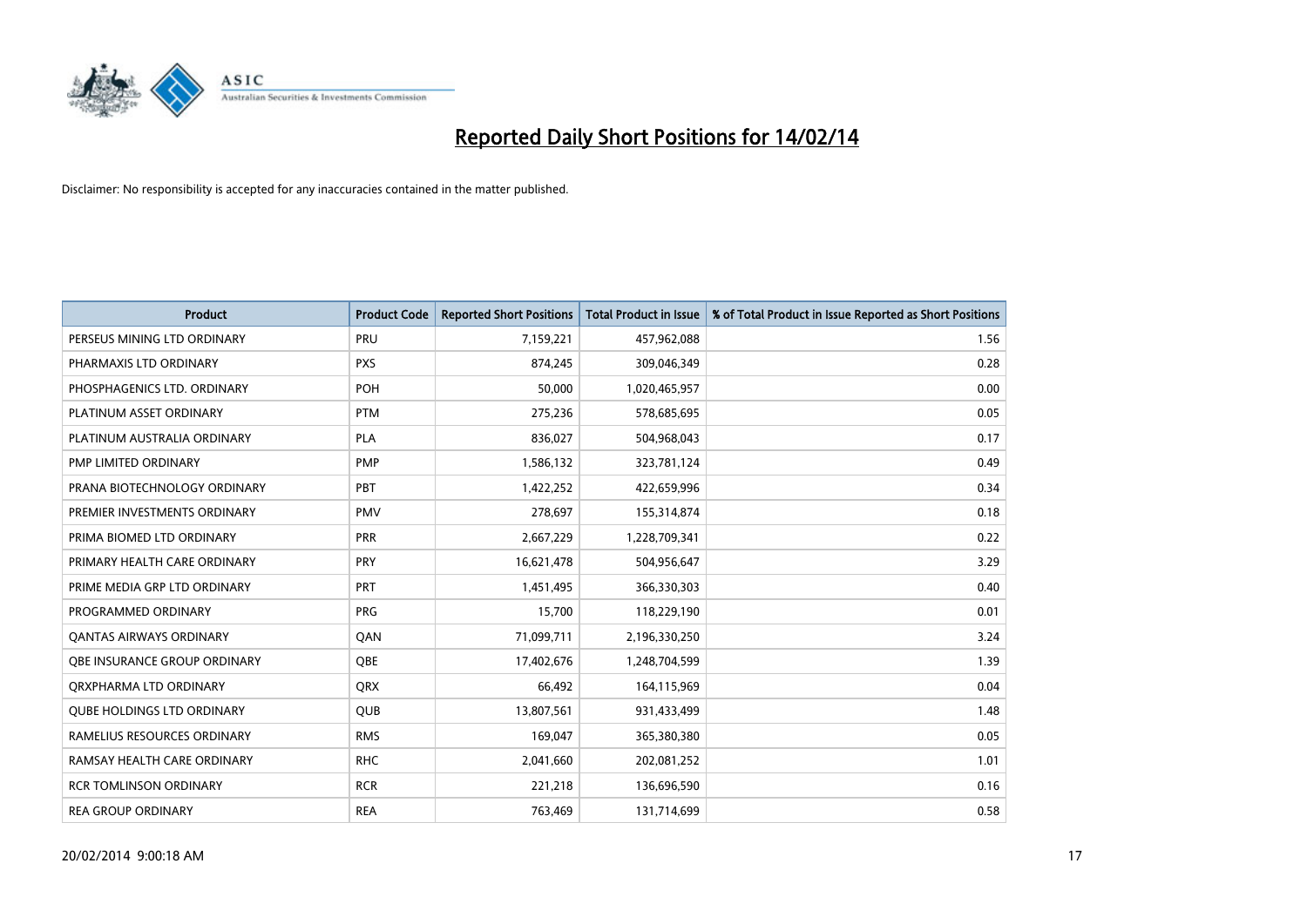

| Product                             | <b>Product Code</b> | <b>Reported Short Positions</b> | <b>Total Product in Issue</b> | % of Total Product in Issue Reported as Short Positions |
|-------------------------------------|---------------------|---------------------------------|-------------------------------|---------------------------------------------------------|
| RECALL HOLDINGS LTD ORDINARY        | <b>REC</b>          | 902,372                         | 312,836,448                   | 0.29                                                    |
| <b>RECKON LIMITED ORDINARY</b>      | <b>RKN</b>          | 138,261                         | 126,913,066                   | 0.11                                                    |
| <b>RED 5 LIMITED ORDINARY</b>       | <b>RED</b>          | 162,100                         | 759,451,008                   | 0.02                                                    |
| RED FORK ENERGY ORDINARY            | <b>RFE</b>          | 3,967,673                       | 501,051,719                   | 0.79                                                    |
| REDBANK ENERGY LTD ORDINARY         | <b>AEJ</b>          | 13                              | 786,287                       | 0.00                                                    |
| REECE AUSTRALIA LTD. ORDINARY       | <b>REH</b>          | 425                             | 99,600,000                    | 0.00                                                    |
| REED RESOURCES LTD ORDINARY         | <b>RDR</b>          | 250,000                         | 523,453,895                   | 0.05                                                    |
| REGIS RESOURCES ORDINARY            | <b>RRL</b>          | 13,639,862                      | 498,016,225                   | 2.74                                                    |
| RESMED INC CDI 10:1                 | <b>RMD</b>          | 33,386,325                      | 1,415,926,590                 | 2.36                                                    |
| <b>RESOLUTE MINING ORDINARY</b>     | <b>RSG</b>          | 7,461,853                       | 641,189,223                   | 1.16                                                    |
| RESOURCE EQUIP LTD ORDINARY         | <b>RQL</b>          | 50,000                          | 251,131,629                   | 0.02                                                    |
| <b>RESOURCE GENERATION ORDINARY</b> | <b>RES</b>          | 224,300                         | 581,380,338                   | 0.04                                                    |
| RETAIL FOOD GROUP ORDINARY          | <b>RFG</b>          | 3,330,010                       | 144,049,390                   | 2.31                                                    |
| REX MINERALS LIMITED ORDINARY       | <b>RXM</b>          | 1,673,598                       | 188,907,284                   | 0.89                                                    |
| <b>RIDLEY CORPORATION ORDINARY</b>  | <b>RIC</b>          | 2,437,053                       | 307,817,071                   | 0.79                                                    |
| RIO TINTO LIMITED ORDINARY          | <b>RIO</b>          | 4,811,940                       | 435,758,720                   | 1.10                                                    |
| ROBUST RESOURCES ORDINARY           | <b>ROL</b>          | 4,000                           | 102,830,646                   | 0.00                                                    |
| ROC OIL COMPANY ORDINARY            | <b>ROC</b>          | 779,346                         | 686,461,740                   | 0.11                                                    |
| ROYAL WOLF HOLDINGS ORDINARY        | <b>RWH</b>          | 192,532                         | 100,387,052                   | 0.19                                                    |
| RURALCO HOLDINGS ORDINARY           | <b>RHL</b>          | 1,000                           | 62,711,592                    | 0.00                                                    |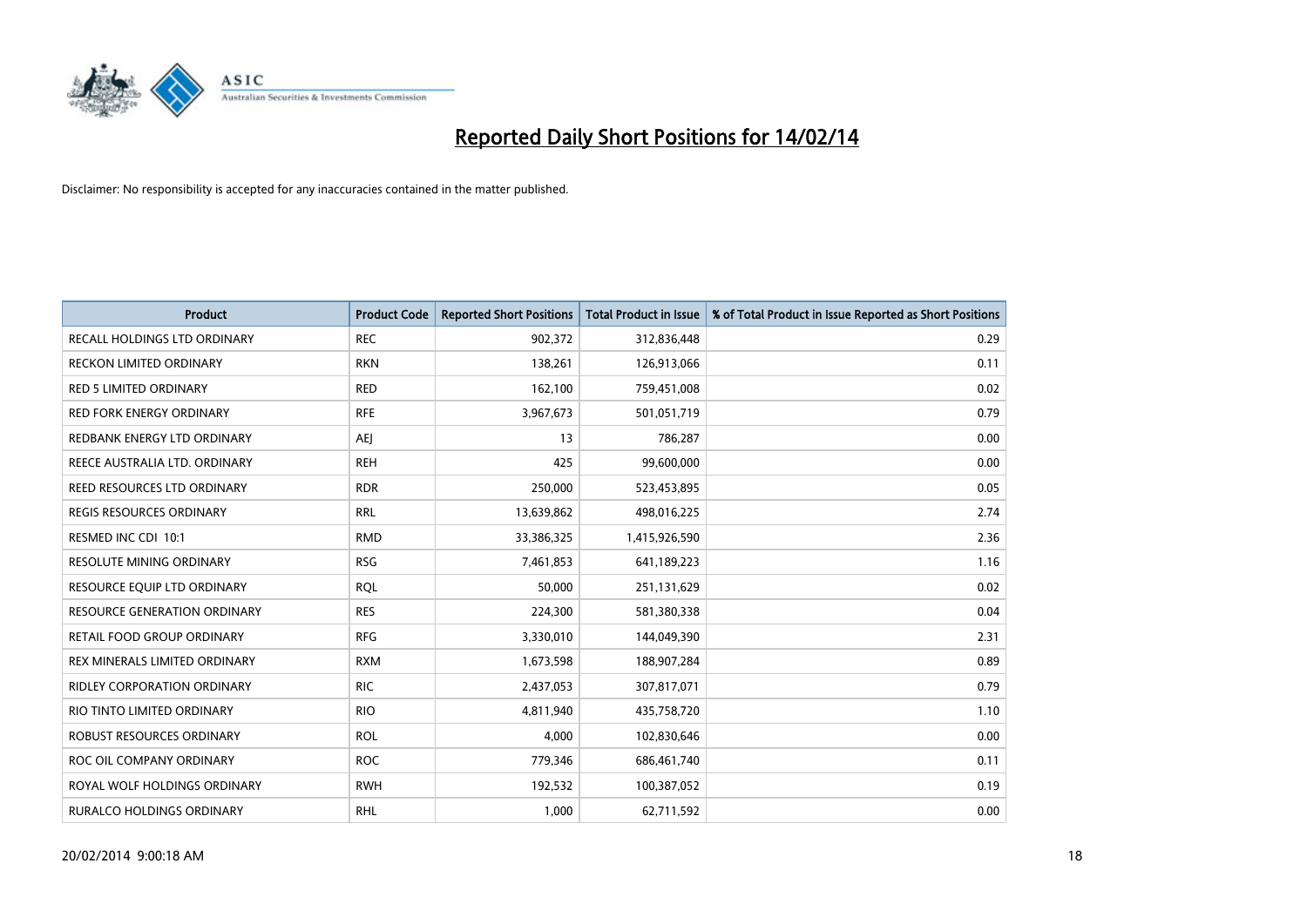

| <b>Product</b>                        | <b>Product Code</b> | <b>Reported Short Positions</b> | <b>Total Product in Issue</b> | % of Total Product in Issue Reported as Short Positions |
|---------------------------------------|---------------------|---------------------------------|-------------------------------|---------------------------------------------------------|
| SAI GLOBAL LIMITED ORDINARY           | SAI                 | 8,396,467                       | 210,751,657                   | 3.98                                                    |
| SALMAT LIMITED ORDINARY               | <b>SLM</b>          | 998                             | 159,812,799                   | 0.00                                                    |
| SAMSON OIL & GAS LTD ORDINARY         | SSN                 | 8,978,000                       | 2,547,627,193                 | 0.35                                                    |
| SANDFIRE RESOURCES ORDINARY           | <b>SFR</b>          | 1,505,293                       | 155,640,968                   | 0.97                                                    |
| <b>SANTOS LTD ORDINARY</b>            | <b>STO</b>          | 4,235,313                       | 970,266,728                   | 0.44                                                    |
| SARACEN MINERAL ORDINARY              | SAR                 | 2,068,352                       | 595,263,186                   | 0.35                                                    |
| SCA PROPERTY GROUP STAPLED SECURITIES | <b>SCP</b>          | 27,468,619                      | 648,628,320                   | 4.23                                                    |
| SEDGMAN LIMITED ORDINARY              | SDM                 | 78,330                          | 223,224,636                   | 0.04                                                    |
| SEEK LIMITED ORDINARY                 | <b>SEK</b>          | 10,803,052                      | 339, 167, 526                 | 3.19                                                    |
| SELECT HARVESTS ORDINARY              | <b>SHV</b>          | 60,706                          | 57,815,720                    | 0.10                                                    |
| SENEX ENERGY LIMITED ORDINARY         | <b>SXY</b>          | 7,576,974                       | 1,145,008,917                 | 0.66                                                    |
| SERVCORP LIMITED ORDINARY             | SRV                 | 17,932                          | 98,432,275                    | 0.02                                                    |
| SERVICE STREAM ORDINARY               | SSM                 | 30                              | 284,443,570                   | 0.00                                                    |
| SEVEN GROUP HOLDINGS ORDINARY         | <b>SVW</b>          | 3,639,843                       | 308,160,281                   | 1.18                                                    |
| SEVEN WEST MEDIA LTD ORDINARY         | <b>SWM</b>          | 6,849,579                       | 999,160,872                   | 0.69                                                    |
| SIGMA PHARMACEUTICAL ORDINARY         | <b>SIP</b>          | 9,732,634                       | 1,125,275,419                 | 0.86                                                    |
| SILEX SYSTEMS ORDINARY                | <b>SLX</b>          | 2,893,918                       | 170,367,734                   | 1.70                                                    |
| SILVER CHEF LIMITED ORDINARY          | SIV                 | 89,200                          | 29,333,629                    | 0.30                                                    |
| SILVER LAKE RESOURCE ORDINARY         | <b>SLR</b>          | 23,421,209                      | 437,594,758                   | 5.35                                                    |
| SIMS METAL MGMT LTD ORDINARY          | SGM                 | 11,627,618                      | 204,439,083                   | 5.69                                                    |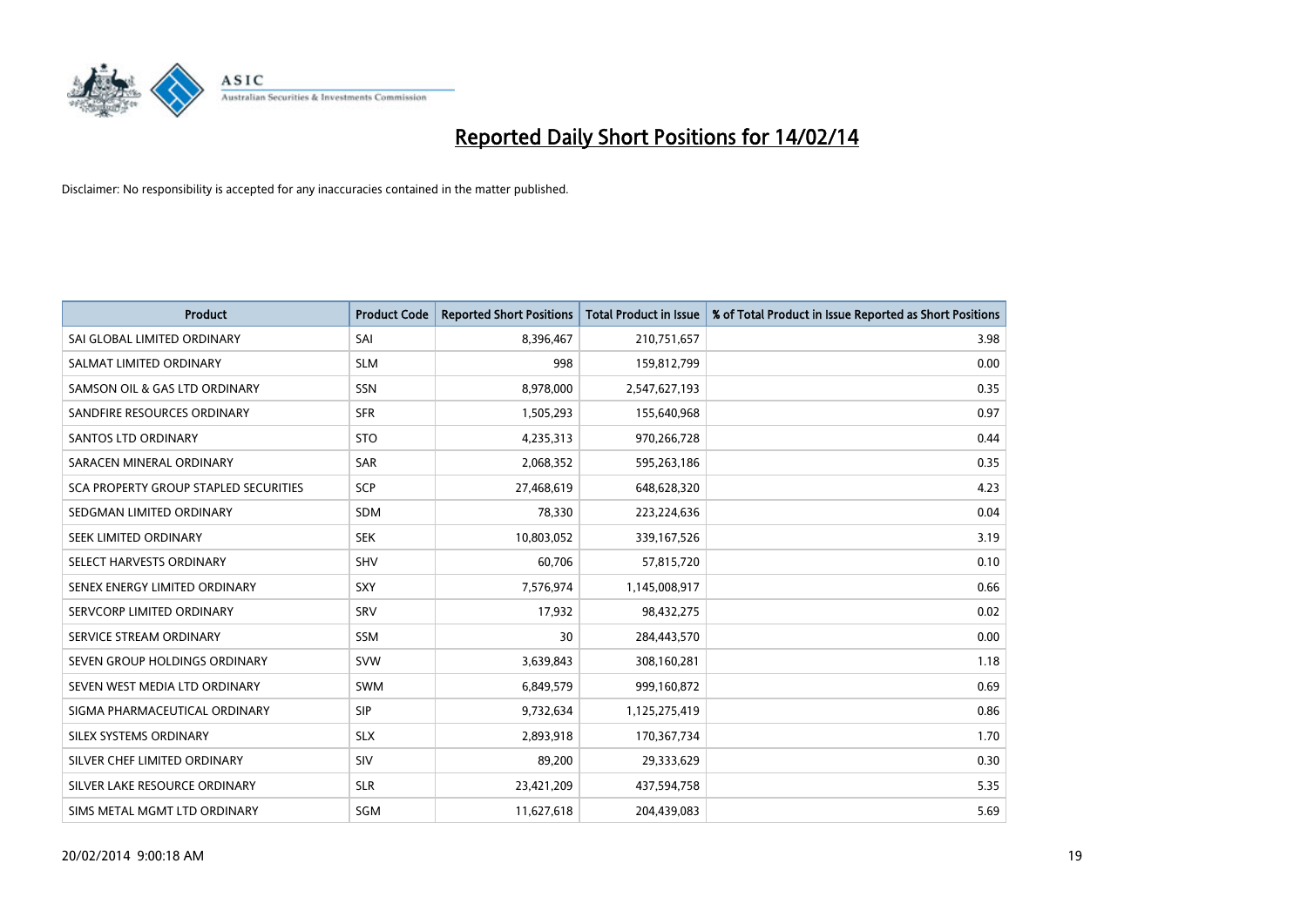

| <b>Product</b>                           | <b>Product Code</b> | <b>Reported Short Positions</b> | <b>Total Product in Issue</b> | % of Total Product in Issue Reported as Short Positions |
|------------------------------------------|---------------------|---------------------------------|-------------------------------|---------------------------------------------------------|
| SINGAPORE TELECOMM. CHESS DEPOSITARY INT | <b>SGT</b>          | 2,008,182                       | 152,192,407                   | 1.32                                                    |
| SIRIUS RESOURCES NL ORDINARY             | <b>SIR</b>          | 9,761,141                       | 261,930,167                   | 3.73                                                    |
| SIRTEX MEDICAL ORDINARY                  | <b>SRX</b>          | 87,037                          | 56,108,439                    | 0.16                                                    |
| SKILLED GROUP LTD ORDINARY               | <b>SKE</b>          | 2,141,435                       | 233,871,364                   | 0.92                                                    |
| <b>SKY NETWORK ORDINARY</b>              | <b>SKT</b>          | 104,889                         | 389,139,785                   | 0.03                                                    |
| SKYCITY ENT GRP LTD ORDINARY             | <b>SKC</b>          | 714,110                         | 580,016,676                   | 0.12                                                    |
| <b>SLATER &amp; GORDON ORDINARY</b>      | SGH                 | 302,051                         | 202,481,656                   | 0.15                                                    |
| SMS MANAGEMENT. ORDINARY                 | <b>SMX</b>          | 3,068,045                       | 70,099,763                    | 4.38                                                    |
| SOMNOMED LIMITED ORDINARY                | SOM                 | 20,000                          | 44,723,576                    | 0.04                                                    |
| SONIC HEALTHCARE ORDINARY                | <b>SHL</b>          | 4,469,957                       | 400,746,556                   | 1.12                                                    |
| SOUL PATTINSON (W.H) ORDINARY            | SOL                 | 64,229                          | 239,395,320                   | 0.03                                                    |
| SOUTH BOULDER MINES ORDINARY             | <b>STB</b>          | $\mathbf{1}$                    | 128,327,826                   | 0.00                                                    |
| SP AUSNET STAPLED SECURITIES             | <b>SPN</b>          | 47,541,521                      | 3,386,607,080                 | 1.40                                                    |
| SPARK INFRASTRUCTURE STAPLED NOTE & UNIT | SKI                 | 48,590,694                      | 1,326,734,264                 | 3.66                                                    |
| SPDR 200 FUND ETF UNITS                  | <b>STW</b>          | 19,570                          | 45,626,368                    | 0.04                                                    |
| SPDR 200 RESOURCES ETF UNITS             | <b>OZR</b>          | 65,000                          | 1,601,962                     | 4.06                                                    |
| SPDR SMALL ORDS ETF UNITS                | SSO                 | 178,018                         | 801,304                       | 22.22                                                   |
| SPECIALTY FASHION ORDINARY               | <b>SFH</b>          | 49,992                          | 192,236,121                   | 0.03                                                    |
| ST BARBARA LIMITED ORDINARY              | <b>SBM</b>          | 16,367,199                      | 488,074,077                   | 3.35                                                    |
| STARPHARMA HOLDINGS ORDINARY             | SPL                 | 14,301,162                      | 284,654,680                   | 5.02                                                    |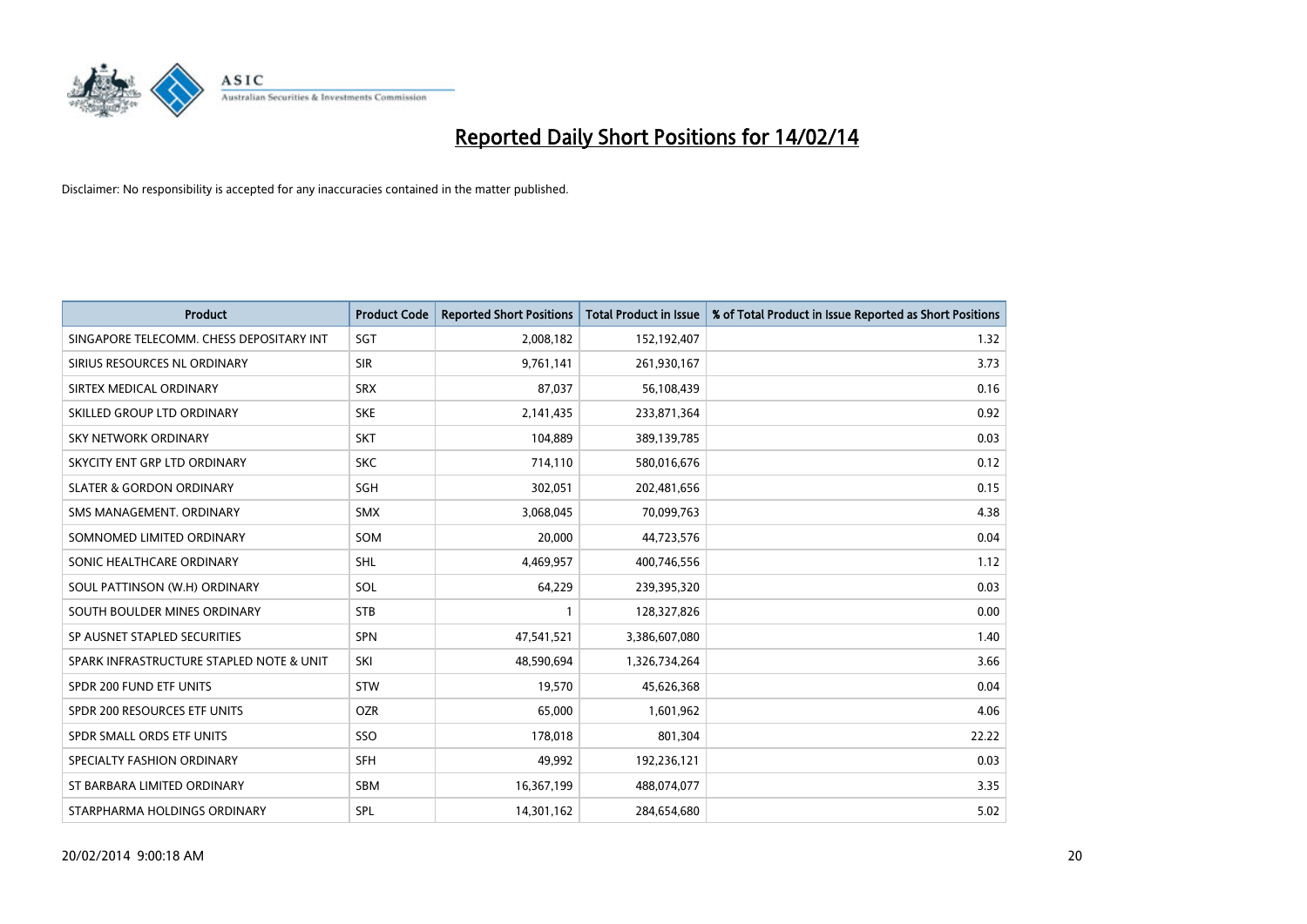

| <b>Product</b>                       | <b>Product Code</b> | <b>Reported Short Positions</b> | <b>Total Product in Issue</b> | % of Total Product in Issue Reported as Short Positions |
|--------------------------------------|---------------------|---------------------------------|-------------------------------|---------------------------------------------------------|
| STEADFAST GROUP LTD ORDINARY         | <b>SDF</b>          | 1,363,168                       | 500,971,408                   | 0.27                                                    |
| STHN CROSS MEDIA ORDINARY            | <b>SXL</b>          | 3,954,109                       | 705,099,800                   | 0.56                                                    |
| STOCKLAND UNITS/ORD STAPLED          | SGP                 | 13,347,015                      | 2,305,750,747                 | 0.58                                                    |
| STRAITS RES LTD. ORDINARY            | <b>SRQ</b>          | 56,522                          | 1,217,730,293                 | 0.00                                                    |
| STRIKE ENERGY LTD ORDINARY           | <b>STX</b>          | 5,000                           | 706,519,664                   | 0.00                                                    |
| STW COMMUNICATIONS ORDINARY          | SGN                 | 745,703                         | 403,828,512                   | 0.18                                                    |
| SUNCORP GROUP LTD ORDINARY           | <b>SUN</b>          | 2,893,075                       | 1,286,600,980                 | 0.22                                                    |
| SUNDANCE ENERGY ORDINARY             | <b>SEA</b>          | 478,393                         | 463,173,668                   | 0.10                                                    |
| SUNDANCE RESOURCES ORDINARY          | SDL                 | 52,780,471                      | 3,079,369,367                 | 1.71                                                    |
| SUNLAND GROUP LTD ORDINARY           | <b>SDG</b>          | 18,391                          | 181,710,087                   | 0.01                                                    |
| SUPER RET REP LTD ORDINARY           | SUL                 | 3,551,686                       | 196,731,620                   | 1.81                                                    |
| SYD AIRPORT STAPLED US PROHIBIT.     | <b>SYD</b>          | 25,626,167                      | 2,194,322,759                 | 1.17                                                    |
| SYRAH RESOURCES ORDINARY             | <b>SYR</b>          | 4,654,949                       | 162,385,614                   | 2.87                                                    |
| <b>TABCORP HOLDINGS LTD ORDINARY</b> | <b>TAH</b>          | 26,475,618                      | 754,274,706                   | 3.51                                                    |
| TANAMI GOLD NL ORDINARY              | <b>TAM</b>          | 100,000                         | 1,175,097,046                 | 0.01                                                    |
| TAP OIL LIMITED ORDINARY             | <b>TAP</b>          | 166,930                         | 242,237,221                   | 0.07                                                    |
| TASSAL GROUP LIMITED ORDINARY        | <b>TGR</b>          | 30,461                          | 146,507,029                   | 0.02                                                    |
| <b>TATTS GROUP LTD ORDINARY</b>      | <b>TTS</b>          | 6,783,755                       | 1,417,117,821                 | 0.48                                                    |
| <b>TECHNOLOGY ONE ORDINARY</b>       | <b>TNE</b>          | 5,055                           | 307,751,455                   | 0.00                                                    |
| TELECOM CORPORATION ORDINARY         | <b>TEL</b>          | 11,239,369                      | 1,824,150,788                 | 0.62                                                    |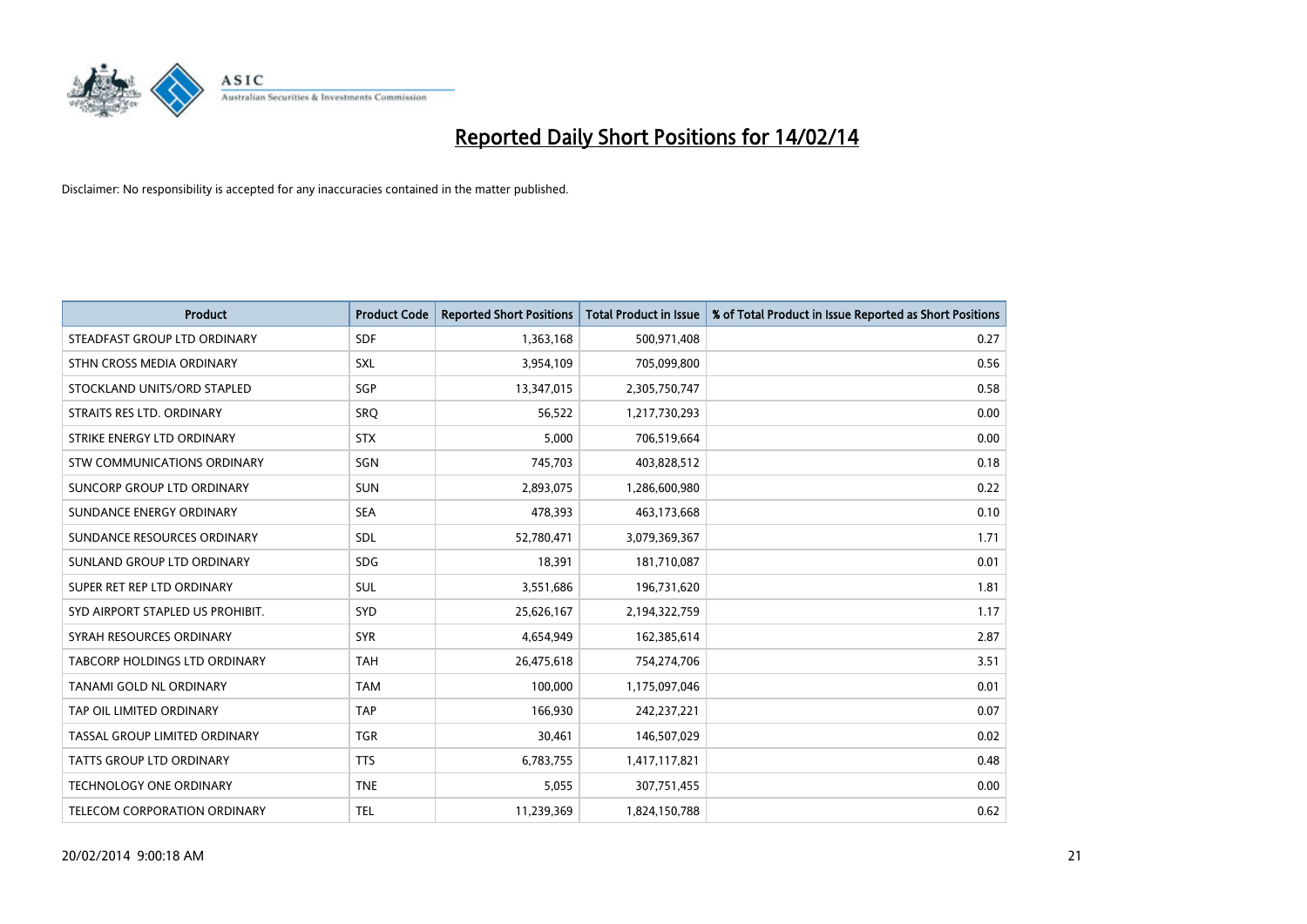

| <b>Product</b>                        | <b>Product Code</b> | <b>Reported Short Positions</b> | <b>Total Product in Issue</b> | % of Total Product in Issue Reported as Short Positions |
|---------------------------------------|---------------------|---------------------------------|-------------------------------|---------------------------------------------------------|
| <b>TELSTRA CORPORATION, ORDINARY</b>  | <b>TLS</b>          | 44,071,873                      | 12,443,074,357                | 0.35                                                    |
| TEN NETWORK HOLDINGS ORDINARY         | <b>TEN</b>          | 138,389,314                     | 2,629,185,201                 | 5.26                                                    |
| TERANGA GOLD CORP CDI 1:1             | <b>TGZ</b>          | 86,658                          | 109,048,271                   | 0.08                                                    |
| THE REJECT SHOP ORDINARY              | <b>TRS</b>          | 1,749,928                       | 28,826,248                    | 6.07                                                    |
| THORN GROUP LIMITED ORDINARY          | <b>TGA</b>          | 297,100                         | 149,494,813                   | 0.20                                                    |
| <b>TIGER RESOURCES ORDINARY</b>       | <b>TGS</b>          | 949,043                         | 803,311,695                   | 0.12                                                    |
| TITAN ENERGY SERVICE ORDINARY         | <b>TTN</b>          | 49,552                          | 48,866,894                    | 0.10                                                    |
| TOLL HOLDINGS LTD ORDINARY            | <b>TOL</b>          | 28,167,085                      | 717,133,875                   | 3.93                                                    |
| TOX FREE SOLUTIONS ORDINARY           | <b>TOX</b>          | 1,944,909                       | 133,242,359                   | 1.46                                                    |
| TPG TELECOM LIMITED ORDINARY          | <b>TPM</b>          | 1,016,283                       | 793,808,141                   | 0.13                                                    |
| TRADE ME GROUP ORDINARY               | <b>TME</b>          | 491,227                         | 396,548,005                   | 0.12                                                    |
| TRANSFIELD SERVICES ORDINARY          | <b>TSE</b>          | 31,173,753                      | 512,457,716                   | 6.08                                                    |
| TRANSPACIFIC INDUST. ORDINARY         | <b>TPI</b>          | 20,992,186                      | 1,578,786,704                 | 1.33                                                    |
| TRANSURBAN GROUP TRIPLE STAPLED SEC.  | <b>TCL</b>          | 4,347,636                       | 1,486,013,648                 | 0.29                                                    |
| <b>TREASURY GROUP ORDINARY</b>        | <b>TRG</b>          | 18,019                          | 23,070,755                    | 0.08                                                    |
| TREASURY WINE ESTATE ORDINARY         | <b>TWE</b>          | 27,429,492                      | 647,227,144                   | 4.24                                                    |
| TROY RESOURCES LTD ORDINARY           | <b>TRY</b>          | 968,846                         | 168,486,562                   | 0.58                                                    |
| TWENTY-FIRST FOX INC A NON-VOTING CDI | <b>FOXLV</b>        | 369,346                         | 10,664,208                    | 3.46                                                    |
| TWENTY-FIRST FOX INC B VOTING CDI     | <b>FOX</b>          | 1,863,974                       | 188,594,825                   | 0.99                                                    |
| UGL LIMITED ORDINARY                  | UGL                 | 22,351,794                      | 166,511,240                   | 13.42                                                   |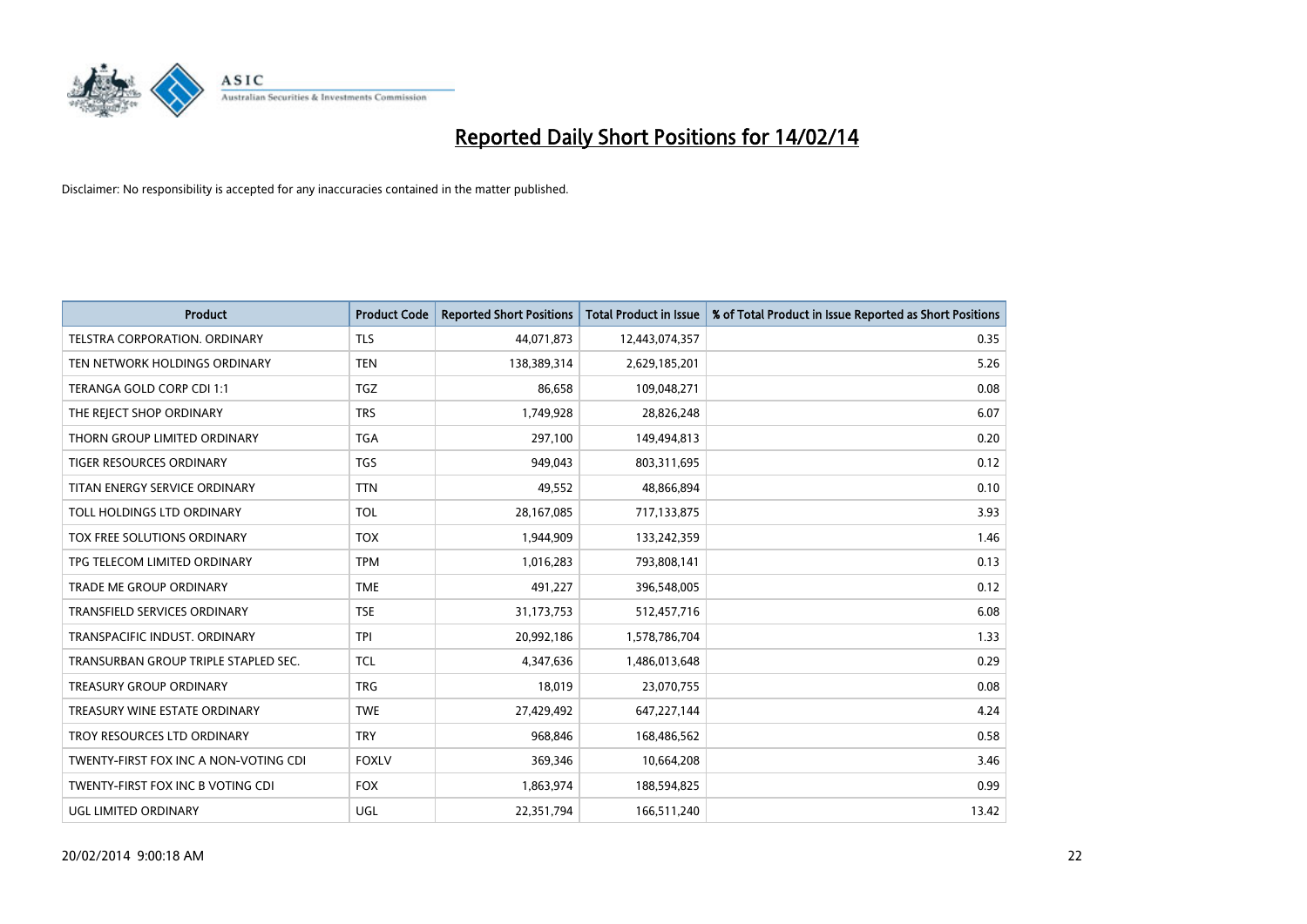

| <b>Product</b>                       | <b>Product Code</b> | <b>Reported Short Positions</b> | <b>Total Product in Issue</b> | % of Total Product in Issue Reported as Short Positions |
|--------------------------------------|---------------------|---------------------------------|-------------------------------|---------------------------------------------------------|
| UNILIFE CORPORATION CDI 6:1          | <b>UNS</b>          | 455                             | 266,388,654                   | 0.00                                                    |
| UXC LIMITED ORDINARY                 | <b>UXC</b>          | 892,581                         | 320,551,687                   | 0.28                                                    |
| <b>VEDA GROUP LTD ORDINARY</b>       | <b>VED</b>          | 2,550,082                       | 842,055,406                   | 0.30                                                    |
| VILLAGE ROADSHOW LTD ORDINARY        | <b>VRL</b>          | 797,577                         | 159,493,510                   | 0.50                                                    |
| <b>VIRGIN AUS HLDG LTD ORDINARY</b>  | <b>VAH</b>          | 72,285,475                      | 3,514,807,839                 | 2.06                                                    |
| <b>VIRTUS HEALTH LTD ORDINARY</b>    | <b>VRT</b>          | 2,039,574                       | 79,536,601                    | 2.56                                                    |
| VISION EYE INSTITUTE ORDINARY        | VEI                 | 754,601                         | 160,759,740                   | 0.47                                                    |
| <b>VOCATION LTD ORDINARY</b>         | <b>VET</b>          | 9,134,944                       | 200,000,000                   | 4.57                                                    |
| <b>WATPAC LIMITED ORDINARY</b>       | <b>WTP</b>          | 2,843                           | 184,332,526                   | 0.00                                                    |
| WEBIET LIMITED ORDINARY              | <b>WEB</b>          | 2,756,645                       | 79,397,959                    | 3.47                                                    |
| <b>WESFARMERS LIMITED ORDINARY</b>   | <b>WES</b>          | 5,130,612                       | 1,143,274,951                 | 0.45                                                    |
| <b>WESTERN AREAS LTD ORDINARY</b>    | <b>WSA</b>          | 26,666,423                      | 196,862,806                   | 13.55                                                   |
| WESTERN DESERT RES. ORDINARY         | <b>WDR</b>          | 3,426,203                       | 500,040,257                   | 0.69                                                    |
| WESTFIELD GROUP ORD/UNIT STAPLED SEC | <b>WDC</b>          | 6,348,385                       | 2,113,501,814                 | 0.30                                                    |
| WESTFIELD RETAIL TST UNIT STAPLED    | <b>WRT</b>          | 17,893,897                      | 2,979,214,029                 | 0.60                                                    |
| <b>WESTPAC BANKING CORP ORDINARY</b> | <b>WBC</b>          | 22,150,386                      | 3,109,048,309                 | 0.71                                                    |
| WHITE ENERGY COMPANY ORDINARY        | <b>WEC</b>          | 1,659,812                       | 322,974,494                   | 0.51                                                    |
| <b>WHITEHAVEN COAL ORDINARY</b>      | <b>WHC</b>          | 61,649,936                      | 1,025,692,710                 | 6.01                                                    |
| WINDIMURRA VANADIUM ORDINARY         | <b>WVL</b>          | 20,461                          | 19,284,366                    | 0.11                                                    |
| WOODSIDE PETROLEUM ORDINARY          | <b>WPL</b>          | 4,190,036                       | 823,910,657                   | 0.51                                                    |